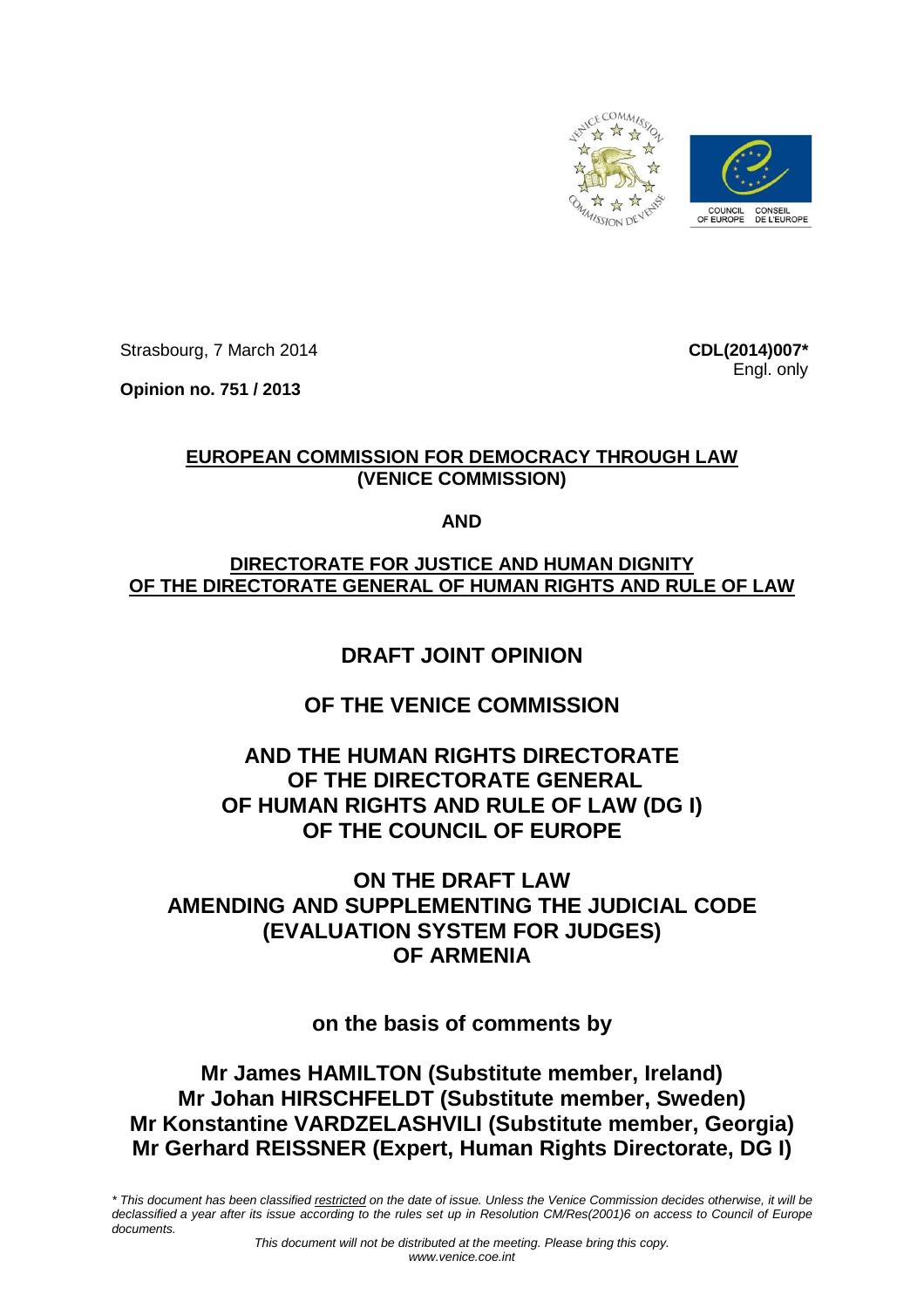### **Table of contents**

| $\mathbf{L}$ |    |                                                                         |  |
|--------------|----|-------------------------------------------------------------------------|--|
| II.          |    |                                                                         |  |
| III.         |    |                                                                         |  |
| А.           |    |                                                                         |  |
|              | 1) |                                                                         |  |
|              | 2) |                                                                         |  |
| В.           |    |                                                                         |  |
| C.           |    | Changes to disciplinary measures against judges in the Judicial Code 15 |  |
|              | 1) |                                                                         |  |
|              | 2) |                                                                         |  |
| IV.          |    |                                                                         |  |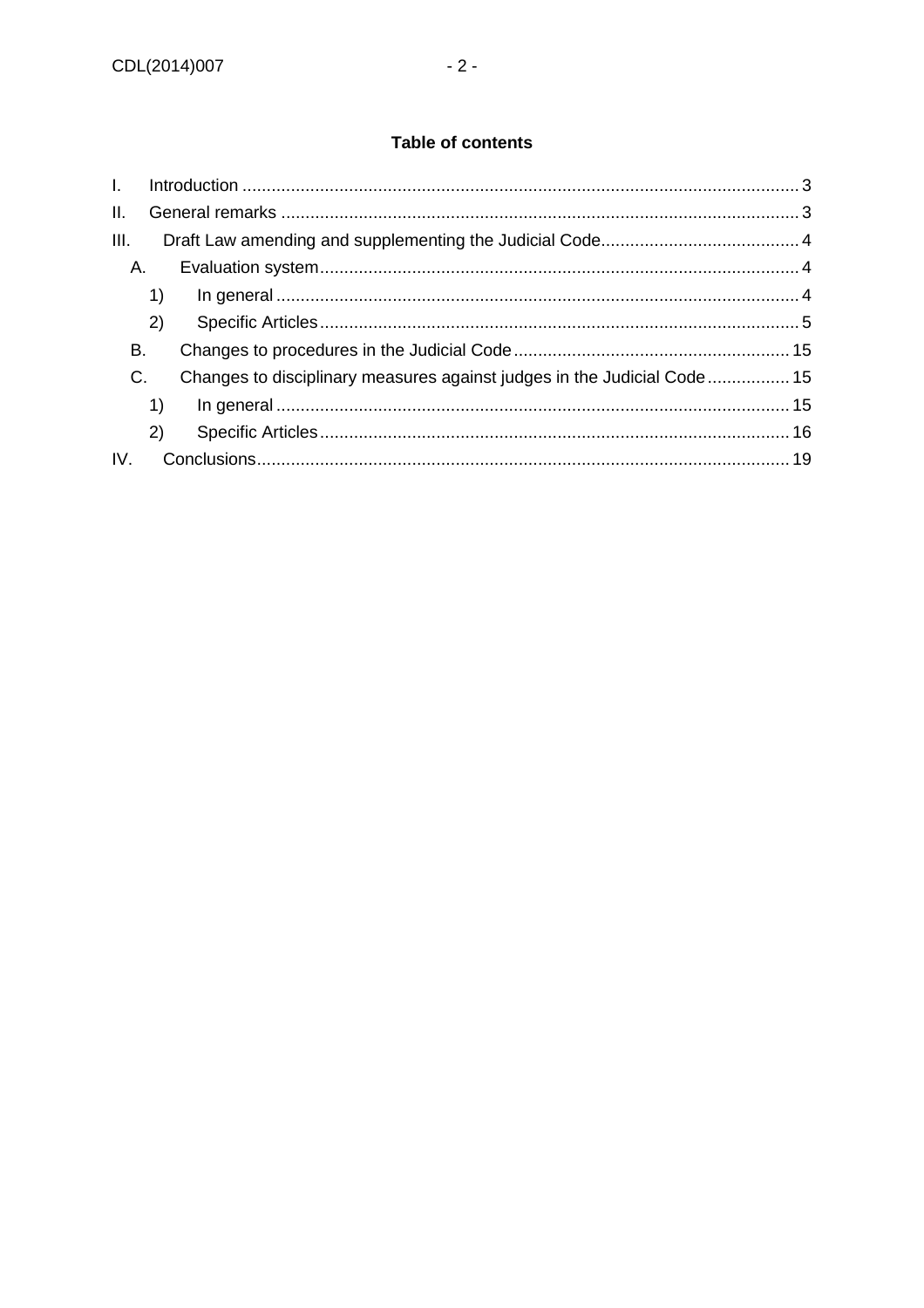### <span id="page-2-0"></span>**I. Introduction**

1. The Venice Commission received a request for an opinion on the draft Law amending and supplementing the Judicial Code of Armenia by letter of 12 November 2013 from Mr Hrayr Tovmasyan, Minister for Justice of Armenia.

2. The Venice Commission has invited Mr James Hamilton, Mr Johan Hirschfeldt and Mr Konstantine Vardzelashvili to act as rapporteurs for this Joint Opinion. Mr Gerhard Reissner, President of the Consultative Council of European Judges (CCJE), acted as rapporteur at the request of the Human Rights Directorate of the Directorate General of Human Rights and Rule of Law – DG1 (hereinafter, "HRD").

3. A delegation of the Venice Commission went to Yerevan, Armenia from 20-21 January 2014 to meet with the representatives of the Association of Judges, the NGO on the Protection of Rights without Borders, the Civil Society Institute, the Armenian Helsinki Committee, the Council of Justice, the Human Rights Defender, the Committee of State and Legal Affairs of the National Assembly and the Ministry of Justice of Armenia.

4. This joint opinion takes into account the information obtained during the above-mentioned visit.

*5. The present Joint Opinion was adopted by the Venice Commission at its … Plenary Session (Venice, …).*

#### <span id="page-2-1"></span>**II. General remarks**

6. This Joint Opinion was prepared on the basis of documents sent by the Armenian authorities to the Venice Commission consisting of an English translation of the draft Law amending and supplementing the Judicial Code of Armenia (hereinafter, the "draft Law"), the current text of Chapter 17 of the Judicial Code on disciplinary liability of judges and termination of powers and the Rationale for the adoption of the proposed draft Law, as they appear in document CDL-REF(2013)060.

7. The Venice Commission and HRD delegation that went to Armenia was informed during meetings in Yerevan that there were two other draft laws in circulation on issues related to the draft Law. One introduces the new Ethics and Disciplinary Commission and the other deals with the Court of Cassation's admissibility procedures.

8. These other two draft laws were not mentioned in the Rationale that was sent to the Venice Commission along with the draft Law. It is, however, clear that the changes they introduce directly affect the draft Law. It is therefore regrettable that the Venice Commission and HRD obtained no information on these other two drafts, which is likely to affect the quality of the analysis in this Joint Opinion.

9. The draft Law will amend the current Judicial Code in two respects: (1) it will establish an evaluation system for judges and (2) it will introduce changes to the disciplinary system. With respect to the evaluation of judges, the Rationale of the draft Law provides that clear objective quantitative and subjective qualitative criteria should be introduced in order to ensure that the evaluation system is in line with international standards and that it should be regulated. The fact that a negative result in the evaluation procedure could lead to a disciplinary sanction, including dismissal, is problematic.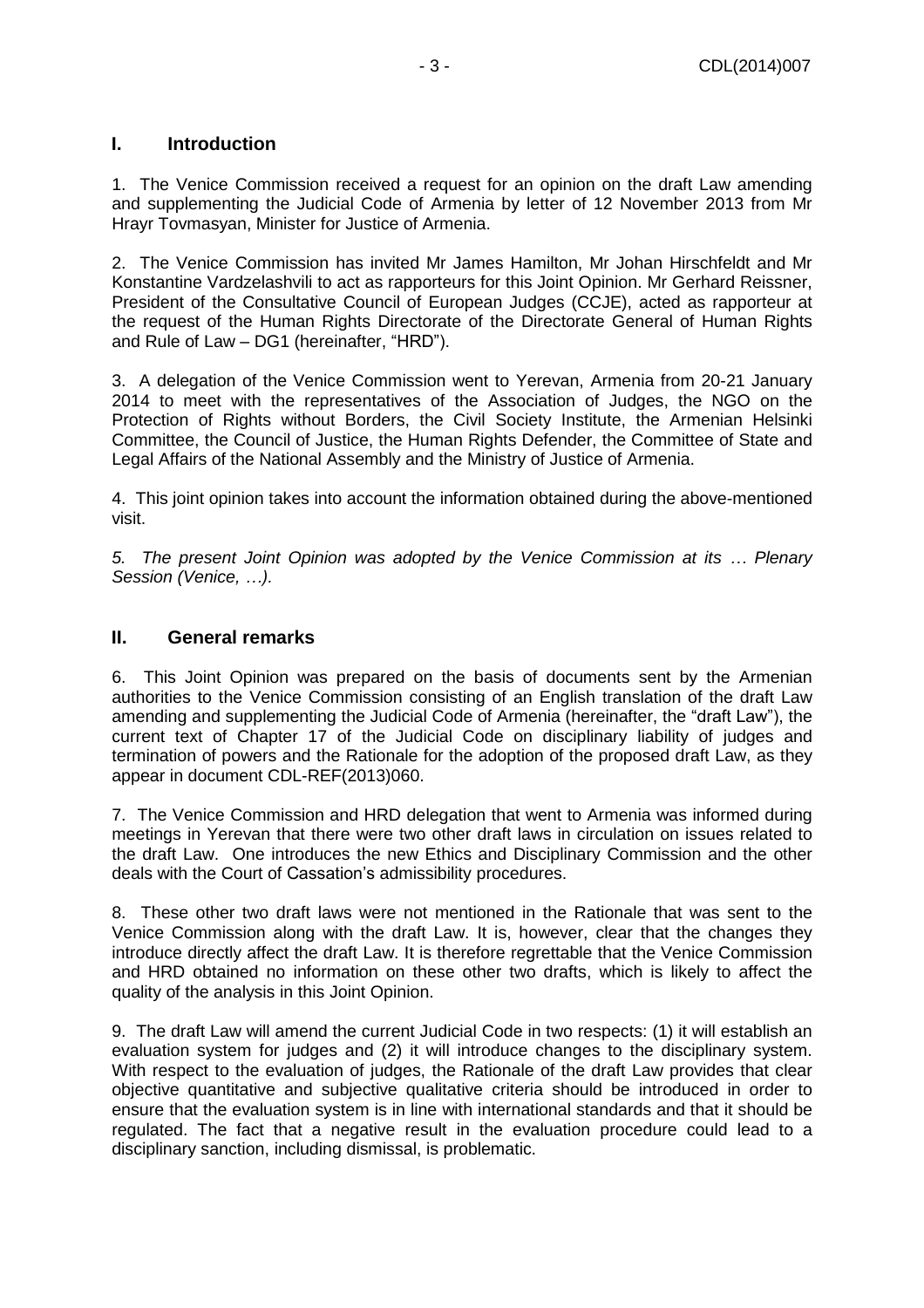10. The Joint Opinion will first deal with the new evaluation system, then with the changes to the procedures in the Judicial Code, followed by the changes to the disciplinary measures against judges in the Judicial Code.

### <span id="page-3-0"></span>**III. Draft Law amending and supplementing the Judicial Code**

#### <span id="page-3-1"></span>**A. Evaluation system**

#### <span id="page-3-2"></span>1) **In general**

11. The evaluation of court and justice systems is generally seen as a good means of implementing managerial or political decisions aimed at improving these systems; whereas, the evaluation of the performance of individual judges is often seen as infringing judges' independence. Although this danger may well exist, it should not prevent an evaluation from taking place. It is, however, important that the evaluation has a sound basis.

12. With respect to the independence of judges, Recommendation CM/Rec(2010)12 on judges: independence, efficiency and responsibilities taken together with Opinion No. 1 (2001) of the CCJE on standards concerning the independence of the judiciary and the irremovability of judges, conclude that the infringement of independence is any kind of external influence that could prevent a judge from fulfilling the task which is laid upon him or her by Article 6 of the European Convention on Human Rights (hereinafter, "ECHR"). Recommendation CM/Rec(2010)12 sets out that "efficiency is the delivery of quality decisions within a reasonable period of time following fair consideration of the issues."<sup>1</sup> Therefore: quality, within a reasonable period of time and fairness are the necessary prerequisites that the judge should meet when rendering a decision.

13. A judge's independent exercise of his or her judicial tasks may be infringed by other state powers or by undue influence that comes from within the judiciary itself.<sup>2</sup> In this respect, the Venice Commission delegation, while in Armenia, heard persistent reports of improper and extraordinary interference by judges of higher-level courts with those of lowerlevel ones. Notably, that lower-level court judges often seek instructions from higher-level court judges – in particular those of the Court of Cassation. Should these allegations be true, then a firm position must be taken in Armenia to ensure **that the independence of the judiciary includes the independence from interference by other judges**.

14. The Venice Commission's Report on the Independence of the Judicial System Part I: the Independence of Judges states that "the principle of internal judicial independence means that the independence of each individual judge is incompatible with a relationship of subordination of judges in their judicial decision-making activity."<sup>3</sup> Recommendation CM/Rec(2010)12 sets out that "The independence of individual judges is safeguarded by the independence of the judiciary as a whole. As such, it is a fundamental aspect of the rule of law."<sup>4</sup> And it goes on to state that:

"22. The principle of judicial independence means the independence of each individual judge in the exercise of adjudicating functions. In their decision making judges should be

 $\overline{a}$ <sup>1</sup> Recommendation CM/Rec(2010)12 of the Committee of Ministers to member states on judges: independence, efficiency and responsibilities, paragraph 31.

<sup>2</sup> Opinion No. 1 (2001), CCJE, paragraph 66; Report on the Independence of the Judicial System Part I: the Independence of Judges (CDL-AD(2010)004), paragraphs 68-72.

<sup>3</sup> Report on the Independence of the Judicial System Part I: the Independence of Judges (CDL-AD(2010)004), paragraph 72; The Bangalore Principles of Judicial Conduct set out that "In performing judicial duties, a judge shall be independent of judicial colleagues in respect of decisions which the judge is obliged to make independently", the Bangalore Principles of Judicial Conduct, 2002, Value 1 Independence, 1.4.

 $4$  Recommendation CM/Rec(2010)12, paragraph 4.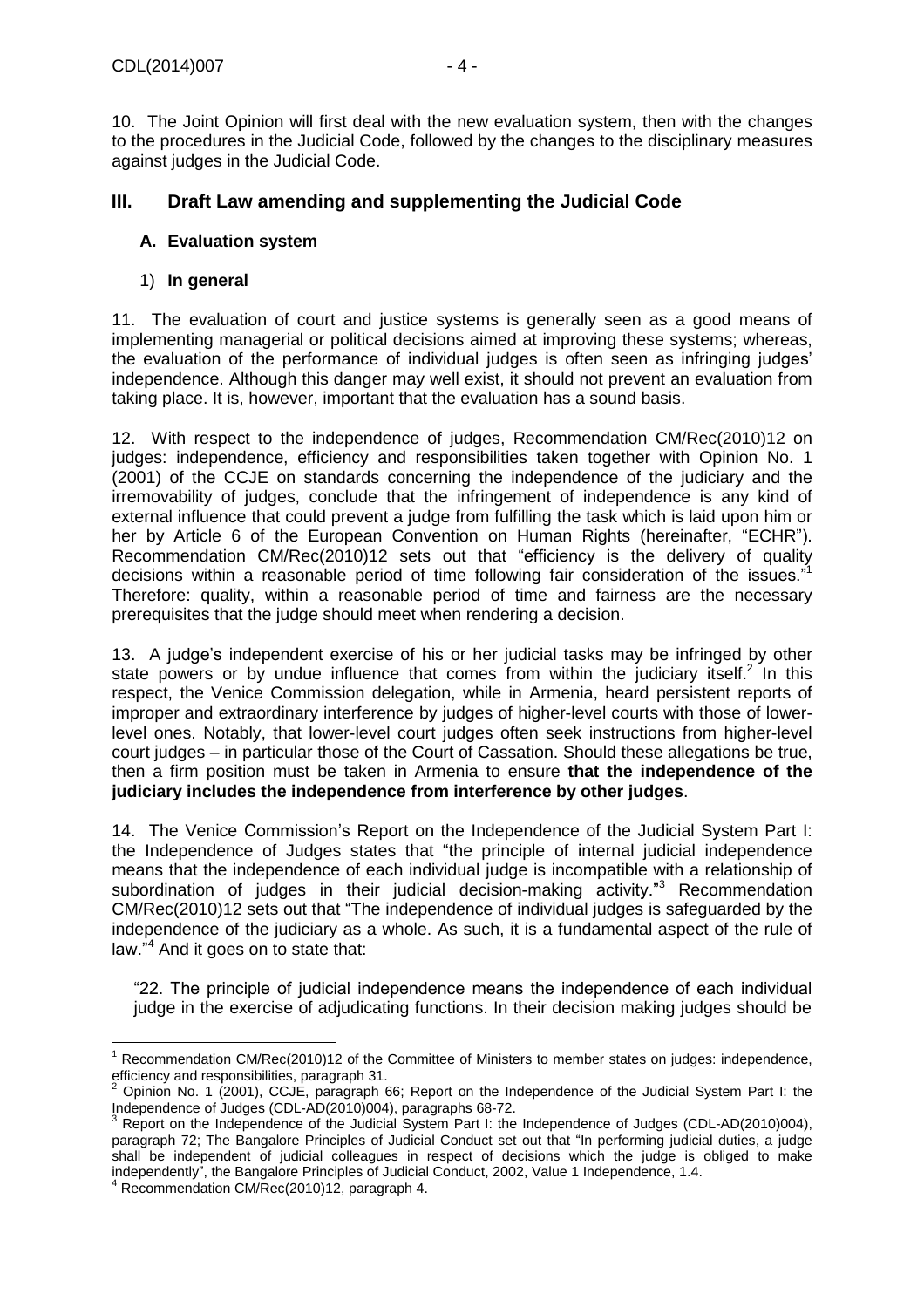independent and impartial and able to act without any restriction, improper influence, pressure, threat or interference, direct or indirect, from any authority, including authorities internal to the judiciary. Hierarchical judicial organisation should not undermine individual independence.

23. Superior courts should not address instructions to judges about the way they should decide individual cases, except in preliminary rulings or when deciding on legal remedies according to the law."

15. The European Court of Human Rights also notes that judicial independence demands that individual judges be free not only from undue influence outside the judiciary, but also from within. **This internal judicial independence requires that they be free from instructions or pressure from their fellow judges and** *vis-à-vis* **their judicial superiors**. 5

16. In the more recent case of Oleksandr Volkov v. Ukraine, and on the more general notion of the independence of the judiciary, the European Court of Human Rights found that a system of judicial discipline must be organised in a proper way to ensure that there is sufficient separation of the judiciary from other branches of State power. The Court added that in order to safeguard judicial independence, which is one of the most important values underpinning the effective functioning of democracies, appropriate guarantees against abuse and misuse of disciplinary measures must be in place.<sup>6</sup>

17. The alleged existence of interference in the independence of the individual judge in Armenia is not only disquieting, but points out the necessity for proper evaluation of judges' conduct at every level.

18. Seeking instructions in individual cases from higher instance judges, who would be deciding the appeal, deprives the parties from an independent review of their judgment, thereby violating their right of access to the courts (Article 6 ECHR and of Article 2 Protocol 7 ECHR in criminal cases). Such practice (including providing instructions) is not only inefficient (one level of jurisdiction is, *de facto*, removed), but it also violates human rights. **This practice, if persisted in, should be dealt with through disciplinary means against judges taking part in such practice**.

19. It should be noted that the question of the evaluation of judges is a topical one in several countries at the moment, which are considering introducing or revising their evaluation systems. The CCJE has therefore decided to draft Opinion No. 17 on the topic of "Justice, evaluation and independence"<sup>7</sup>.

#### <span id="page-4-0"></span>2) **Specific Articles**

#### *Article 96.1 Evaluation activities of judges*

20. Armenia's judicial system is made up of three levels: first instance courts, courts of appeal and the Court of Cassation (replacing the two-level system that existed previously consisting of people's courts and the Supreme Court). Article 96.1 envisages an evaluation only for the courts of first instance and the courts of appeal. It is not clear why the Court of Cassation is excluded from the evaluation process. There seem to be no specific provisions in the Constitution on the Court of Cassation and the system for appointments seems to be the same as that for other courts. The explanation the Venice Commission and HRD

 5 See European Court of Human Rights, case of Parlov-Tkalčić v. Croatia, application no. 24810/06, Judgment of 22 December 2009, paragraph 86.

<sup>&</sup>lt;sup>6</sup> See European Court of Human Rights, case of Oleksandr Volkov v. Ukraine, application no. 21722/11,

Judgment of 27 May 2013, paragraph 199. 7

This may not be its final title once adopted, but the Opinion will deal with the evaluation of judges.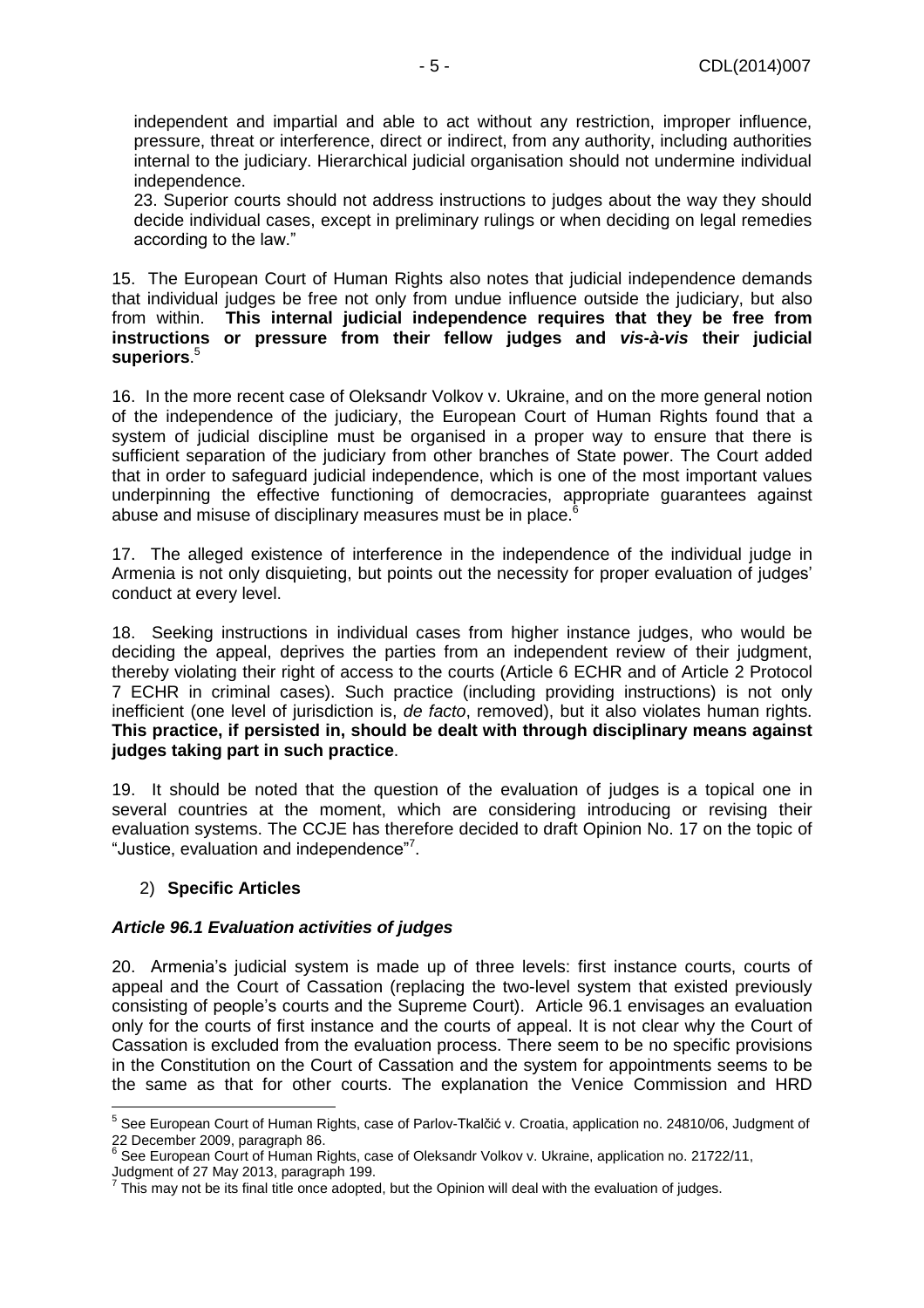delegation received in Armenia is that the question of promotion does not arise at this Court, because it is the highest court of the land.

21. However, evaluation is also designed to secure proper performance standards, including self-analysis by the judges and increased efficiency. It will also be needed to identify and respond to malpractice and it is therefore not clear why the Court of Cassation should be excluded from such an evaluation process. There will also eventually be a need for statistics or for a quantitative evaluation of the general performance of that Court.

22. The Venice Commission and HRD therefore **recommend that the Court of Cassation be included in an evaluation system**. In addition, this would send an encouraging and useful signal to the entire judiciary if the highest-ranking judges were also part of the evaluation process.

23. The new evaluation system has a threefold aim: 1) to show (identify for) judges means of increasing efficiency, 2) to encourage judges to engage in self-analysis and 3) to serve as a basis for selecting the best candidates for promotion. The first two aims seem praiseworthy, but the third is more controversial and the use of an evaluation system for such purposes needs to be approached with great care. For example, while the body deciding or recommending on promotions should have access to evaluations, the judge in question should have the opportunity to explain or challenge any adverse finding before that body. The grading system should not be used to exclude candidates from being considered from promotion unless, perhaps, a judge is evaluated as being in the very lowest category.

24. A good system of performance evaluation is likely to work best when it is used primarily as a developmental tool and when it has the co-operation of the evaluated person with the evaluator. If it is seen as leading to consequences such as exclusion from promotion, that co-operation may not so willingly be given. **Evaluation should not be seen as a tool for policing judges, but on the contrary, as a means of encouraging them to improve, which will reflect on the system as a whole.**

25. It is important that a certain number of issues be clarified at this point in order to understand what bodies are involved in the evaluation process. First of all, there is a Judicial Council (set up under the Constitution) and a Committee of Court Chairpersons (a selfregulating body - but the chairs are currently appointed by the President of the Republic). A new Council of Judges will replace the existing Committee of Court Chairpersons, which should be more democratic in its composition and functions (no other details were provided). The Venice Commission delegation was informed in Armenia that these changes are dealt with in another draft law.

26. In addition, Article 96.1 envisages that a new Ethics and Disciplinary Commission under the new Council of Judges organise and conduct the evaluation. This new Commission will be set up by this other draft law that is in circulation at the moment and that the Venice Commission has not seen.

27. According to the Law on the Judicial Code of Armenia $^8$ , the function of the current Disciplinary Committee of the Council of Justice is "to instigate disciplinary proceedings against first instance and appellate judges and court chairmen and to file motions thereon to the Justice Council". Empowering a(n) (Ethics and) Disciplinary Commission with the task of conducting evaluations – assuming that this new Commission will inherit this power - invites one to reach the conclusion that these will be mainly used for disciplinary purposes. This may therefore not be a good arrangement and might send the wrong signal.

 8 Judicial Code of the Republic of Armenia, adopted on 21 February 2007, Article 106, available online: <http://www.court.am/upload/file/Judicial%20Code%20Eng%20final%20-%20290607.pdf>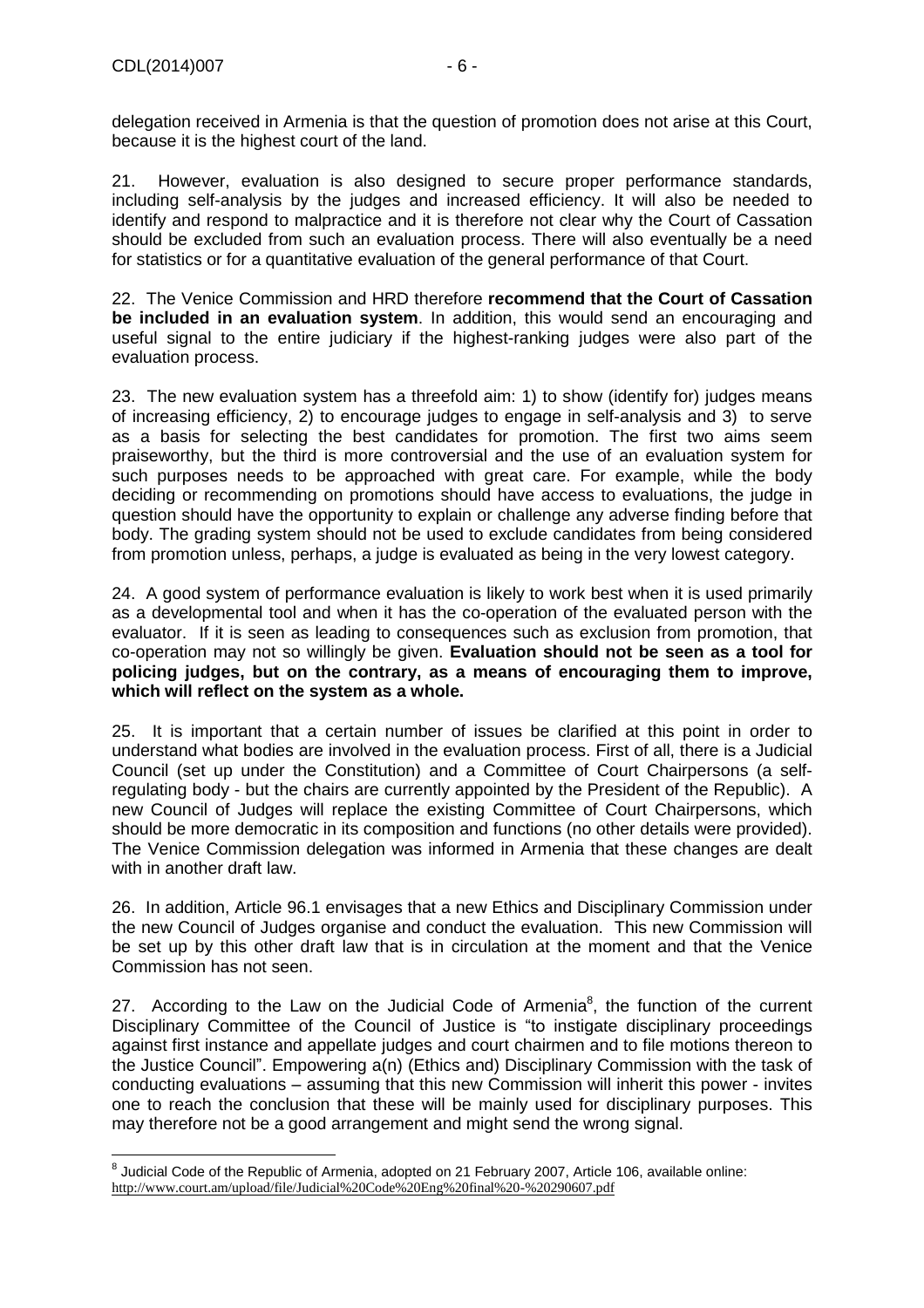28. Moreover, evaluation and disciplinary liability are (or should be) two very different things.

29. Article 96.1.1 provides that an evaluation should take place every two years. This is a relatively short period of time. Such a short period of time establishes a system of permanent observation. Any evaluation procedure will have an impact on those who are evaluated.

30. This proposal will also raise the question of the availability of the necessary funds for such a procedure. There also seems to be a contradiction with Article 96.2.2, which states that the evaluation based on quantitative criteria shall be carried out annually.

31. Article 96.1.4 provides that the Council of Judges shall define the procedure, schedule and methodology for evaluating the activities of judges. This is in line with international standards: having the principles in the law and entrusting the Council of Judges with the details. Problems will however arise in deciding the details.

32. The draft Law sets out a very detailed formula that must be used for statistical data. For the qualitative criteria, the draft Law not only enumerates these criteria, but also sets out their 'aspects' that should be examined.

33. The draft Law provides for a system of points that must be used: 60% of the points should be attributed to quantitative criteria (see below), but the concrete distribution of points to the criteria themselves should be decided by the Council. The latter is also responsible for the way in which surveys are organised among the different stakeholders. Therefore, on the one hand, there are a number of very important issues that are transferred to the Council, but on the other, the Council is bound by details.

#### *Article 96.2 Criteria for evaluating activities of judges*

34. Article 96.2 provides for both quantitative and qualitative criteria for the evaluation of activities of judges. There is an obvious problem with the use of quantitative criteria. Here, the comments of the group who drew up the Kyiv Recommendations should be echoed, notably that "the quality of a judge's performance cannot be measured by counting the number of cases processed regardless of their complexity, or the number of judgments upheld at the higher instance. While it was acknowledged that statistics regarding case processing and reversal rate can be useful for purposes of judicial administration, management and budgeting, they should not be used to the detriment of the individual judge."<sup>9</sup>

35. Furthermore, should it be assumed that all judges will undergo an evaluation simultaneously? Taking into account that there are about 230 judges in the country, an annual evaluation will put a huge administrative burden on the body in charge of the whole process.

36. The evaluation of quantitative criteria is carried out every year, whereas those regarding the qualitative criteria will be carried out every second year. How are these two evaluations going to be brought together? Will there be an additional evaluation every two years that will consider the results of the evaluation of the qualitative criteria and those of the quantitative criteria over the past two years? This should be clarified. Article 96.3.12 below does not deal with this in a satisfactory manner.

 9 See Expert meeting on judicial independence in Eastern Europe, South Caucasus and Central Asia, 23-25 June 2010, OSCE/ODIHR, p.14.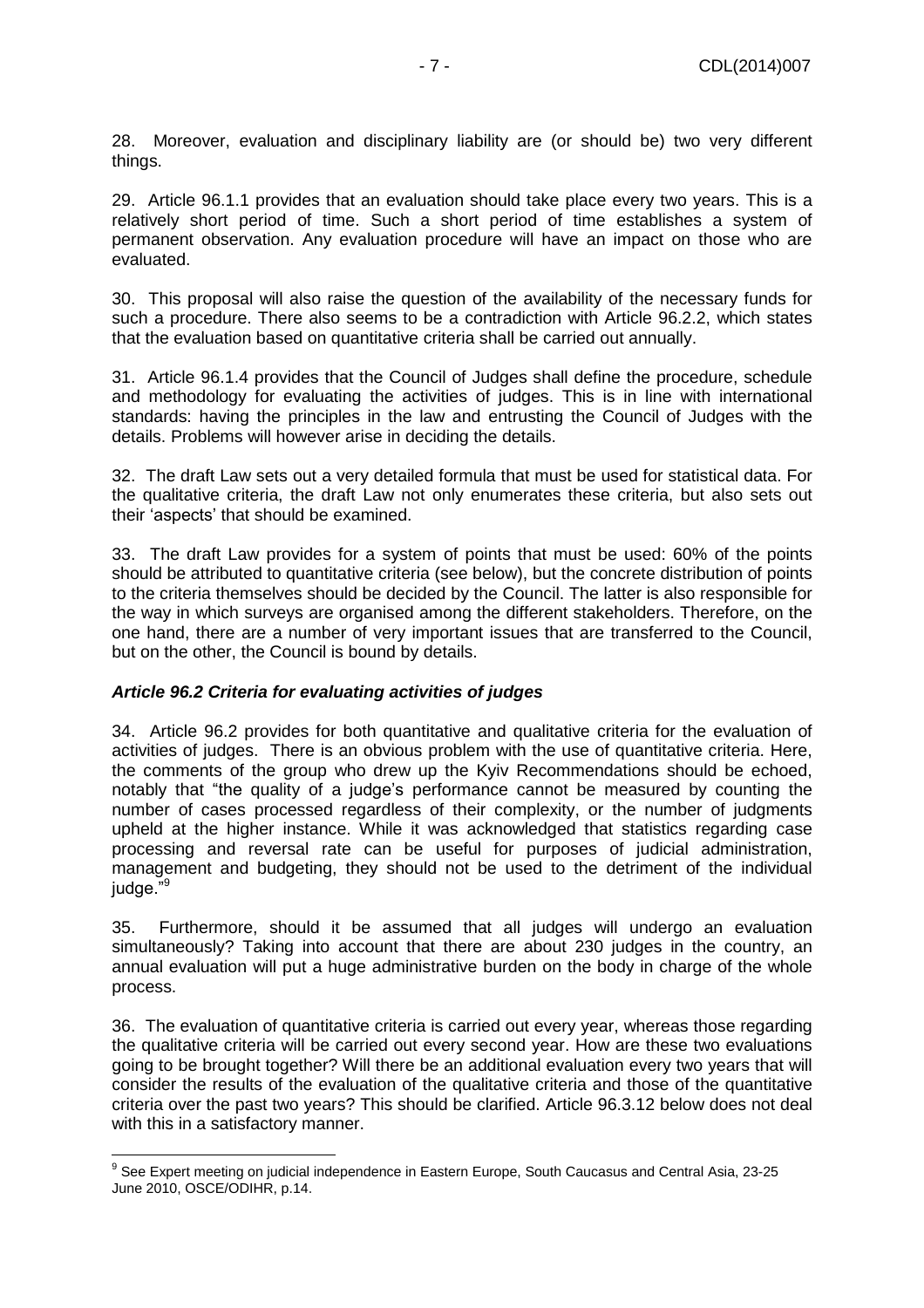37. If there were to be a measurement of workloads, systems would need to be in place to evaluate the weight and the difficulty of different files. Any judgment requires an assessment of the optimum time that should be allocated to each case. Every manager of professionals will (or should) be aware that the person who takes longer over work may do a more thorough job. Simply counting the number of cases dealt with is crude and may be completely misleading. At most, such a measurement may serve as a useful tool to indicate a possible problem, but can do no more than this and certainly should not be determinative of a problem.

38. Measurement of the "observance of procedural periods" (Article 96.2.4.2) again may point to a possible problem, but it is important that the judge be given an opportunity to explain any apparent failings in this regard.

39. Measuring the "stability of judicial acts" (Article 96.2.4.3) is questionable. It effectively means counting the number of successful appeals. Such a measure should be avoided because it involves an interference with the independence of the judge. It is particularly inappropriate in a system where the doctrine of binding precedent does not apply. Where a case is overturned on appeal, who is to say that the court of first instance got it wrong and the appeal court got it right? The decision of the judge of the first instance court quashed by the Court of Appeal could well later be supported by the decision of the Court of Cassation, the Constitutional Court or the European Court of Human Rights. However, due to the differences in time-limits of the evaluation procedures and the review of the case (or the legal issue) by the higher courts or international judicial (or quasi-judicial) bodies, the first instance court judge may still receive a negative evaluation.

40. The threshold of reversals would need to be quite high and the rule for exceptions to be established by the Council of Judges would have to be very generous. Such a system of ongoing assessments is likely to produce a timid judiciary which looks over its shoulder all the time. Furthermore, its application to criminal proceedings would be particularly improper.

41. Article 96.2.5 to 96.2.7 provides what looks like a scientific formula for determining quantitative performance of the workload. However, the scientific basis for this formula is more apparent than real, since the entire basis for the calculation rests on the assumption that the caseload assigned to the judge was fair and reasonable.

42. In addition, although properly compiled statistics may be a generally useful tool for assessments, they should be analysed in their context. According to some reports, the caseload of judges in Armenia increases annually and could potentially reach unsustainable levels. Insofar as a judge is able to dispose of a certain number of cases annually, should the caseload continue to increase, it would be unfair to evaluate the judge on the basis of a percentage of disposed cases without properly analysing the reasons for the increase in the caseload. It should also be noted that the caseload of judges at first instance courts is usually higher than that of upper level courts. Thus, the proportion of disposed and pending cases may be lower at the first instance court.

43. The proposal, under Article 96.2.9, to measure the average duration of examination of cases is inappropriate for similar reasons to those already referred to above, in relation to the counting of cases in general. Who is to say that a judge who takes longer over a case is not doing a more thorough job than the speedier colleague? The use of such a managerial tool in the evaluation process should be approached with great caution, as it will affect the judge's independence. The judge seeking to meet these time frames might be tempted to disregard what would normally be seen as necessary under the law and his or her interpretation of it.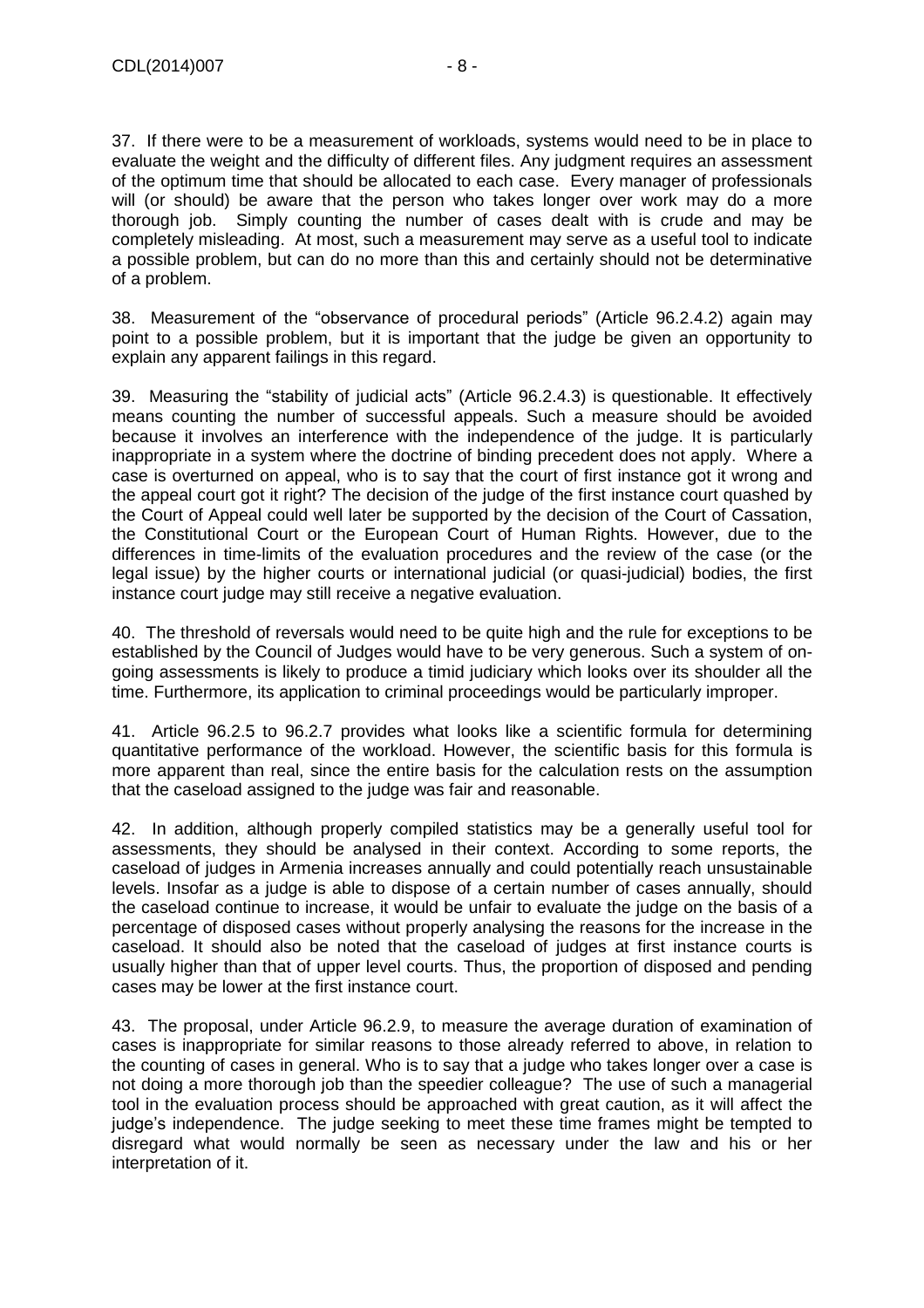44. It is true that most of the cases that appear before the European Court of Human Rights are those that have breached Article 6 ECHR due to delays in the proceedings. But, with this criterion, a certain percentage of cases beyond a standard time frame should not, *per se*, be an input for evaluation marks, but may be the starting point for a more general examination of this criterion in the situation at hand.

45. In addition, it is important that, for the results to be well accepted by the judiciary, the very challenging task of classifying cases and elaborating time frames by the Council be done with the involvement of experts, experienced judges, and the Association of Judges in the preparatory work.

46. On the whole, the qualitative criteria set out in Article 96.2.10 seem to be appropriate. It lists them as follows:

- (1) Legal knowledge;
- (2) Professional abilities;
- (3) Communication skills;
- (4) Skills of communication with colleagues;
- (5) Professional involvement; and
- (6) Organisational skills (for chairpersons of courts only).

47. The weight of each of the above-mentioned criteria will be attributed by the Council.

48. Criterion (1) Legal knowledge, under Article 96.2.10.1, is certainly one of the most important criteria for the evaluation of judges as it is a fundamental requirement.

49. Under Article 96.2.10.1.b, the "quality of justification" (reasoning) is often a problem in new democracies and coherent reasoning should be promoted. Logical argumentation, clarity, and other aspects are of interest and are dealt with in Opinion No. 11 of the CCJE on Quality of Judicial Decisions.

50. Criterion (2) Professional abilities, under Article 96.2.10.2, raises the problem how one measures the "(a) ability to withstand pressure and threats" (see Article 96.2.10.2.a). If the pressure or the threat is made in open court, one can make a judgment, but pressures or threats made behind-the-scenes are unlikely to be known to the evaluator.

51. In Article 96.2.10.2.b, the criterion referred to is "observance of rules of professional conduct". Is this a criterion about ethics or does it concern more precise legal provisions on professional conduct? Does it only concern cases resulting in disciplinary sanctions against the judge or are other cases or incidents also relevant (cf. Article 154 in the current Judicial Code)?

52. Criterion (3) Communication skills, under Article 96.2.10.3.d, lists "polite manner", as one of the characteristics. This could perhaps be an ethical characteristic and if so should perhaps appear under the previous Criterion (2) above. But politeness also concerns questions of culture and personality, which are not readily susceptible to being measured. One person's blunt, brusque or outspoken nature may to another person seem rude. Within limits there should be room to accommodate difference.

53. Criterion (4) Skills of communication with colleagues, under Article 96.2.10.4, is important, although it should also come under ethical behaviour. In certain cases, for instance when deciding on the promotion of a particular judge, professional as well as personal characteristics, communication skills and the ability to work in a team may be relevant criteria. However, taking into account potential implications of the evaluation (which may result in disciplinary sanctions), the evaluators should approach the personal or working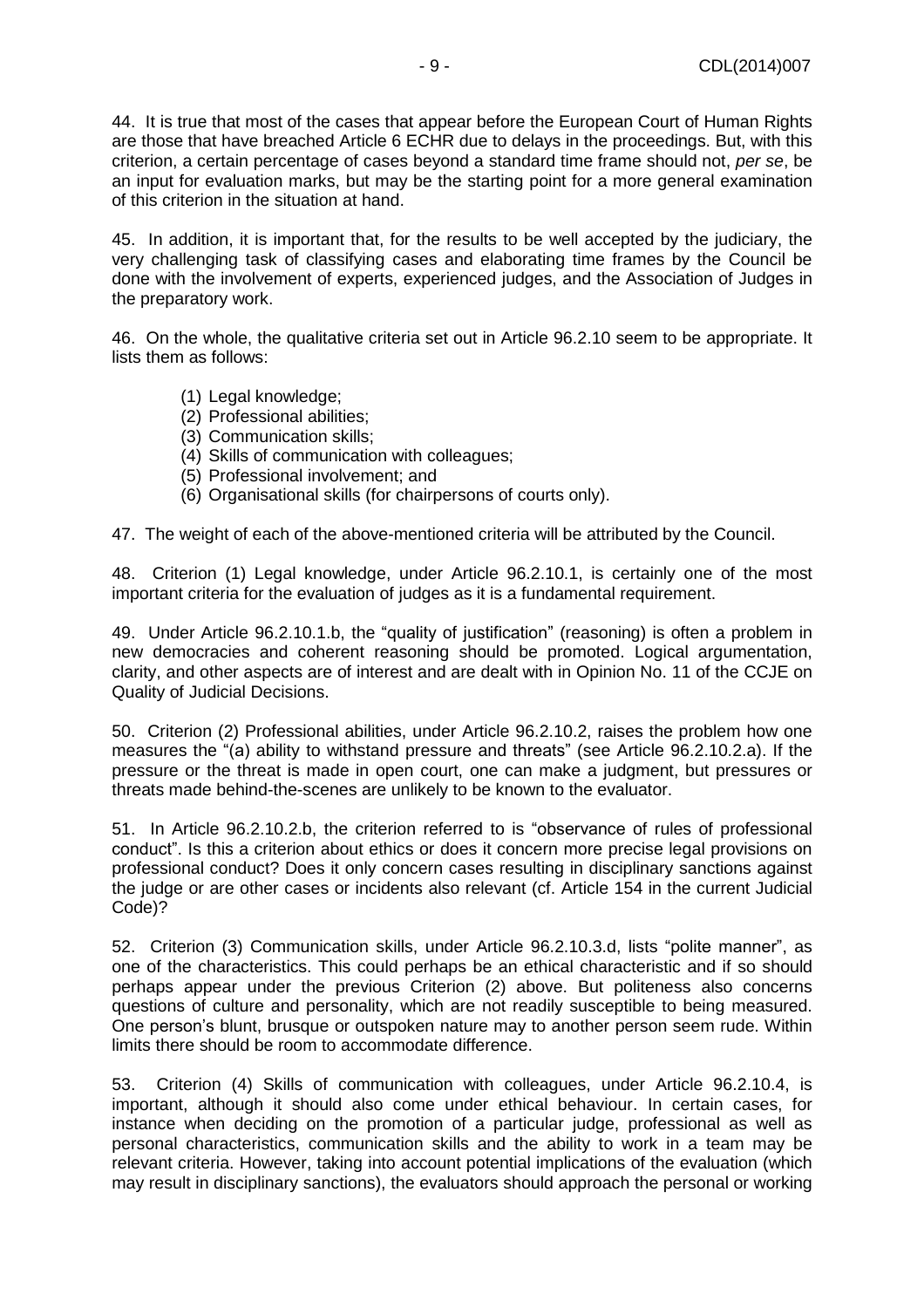relationships between the colleagues with great care. There are cases where colleagues do not get on with each other, but both may be very good judges and with proper management the need for interaction between them may be minimised. It should be stressed that if no proper safeguards are put in place that would minimise the risk of conflicts of interest, evaluation of collegial relationships may raise issues of bias and create a lack of credibility of the entire evaluation process.

54. The "willingness to exchange professional knowledge and experience" might be better placed under Criterion (5) below.

55. Criterion (5) Professional involvement, under Article 96.2.10.5, brings several different aspects together, which seem to be important. At least participation in training is so important that it deserves to be a separate criterion. However, the participation in professional unions should not be an evaluation criterion. The individual judge must be free to decide whether or not to join a union.<sup>10</sup> Participation in self-governing bodies or professional unions is a right and not an obligation for a judge.

56. Criterion (6) Organisational skills, under Article 96.2.10.6, are not only particularly necessary for chairpersons of courts but – perhaps in a slightly different manner – for every judge. Several countries have such a criterion, which also covers case management and the ability to manage one's own workload in their evaluation schemes.

57. Consideration might be given to bringing together Article 135 and Article 96.2.10 because Article 135, in its new version proposed by the draft Law, also enumerates eight qualitative criteria in addition to the criterion workload. The grouping and terms for the criteria that are used in Article 135 seem to be more convincing.

58. Article 96.2.11 deals with quantitative criteria. It is not clear, however, what is meant here. The first sentence seems to indicate that the assessment of the quantitative criteria of judges in courts of appeal shall be performed in a way that all judges in a same panel are given the same result. Or does it mean that when a panel of judges in a court of appeal has rendered a judgment, and there was a dissenting opinion, and that judgment was later overturned by the Court of Cassation – the judge who made the dissenting opinion will not be "punished" in the evaluation? In any case, it is odd to make a difference in the evaluation between judges in a panel. Any evaluation of the actual decisions of judges risks crossing a line and interfering with the independence of judges, which is a core value.

59. In the Rationale, the authors of the draft Law pointed out that the "evaluation of judges must be conducted **mainly** by judges", thereby suggesting that apart from judges, there should be other legal professionals involved in the evaluation. However, there is no indication about the background and the number of 'non-judges' involved in such an evaluation.

60. It is also not immediately clear from the draft Law whether a **quantitative** evaluation will be conducted by the judges. Article 96.2.12 provides for a **qualitative** assessment to be carried out by fellow judges randomly selected, which appears to be an appropriate way to proceed, but it is recommended that the evaluation be carried out by judges randomly selected from a pool of judges – preferably retired judges or judges serving at the same level in the court system as the judge being evaluated. It is recommended that all evaluators receive training.

61. The draft amendments contain no obligation for judges (or other persons) selected to conduct an evaluation to declare any conflicts of interest or recuse themselves in cases

 $\overline{a}$  $10$  Recommendation CM/Rec(2010)12, paragraph 25.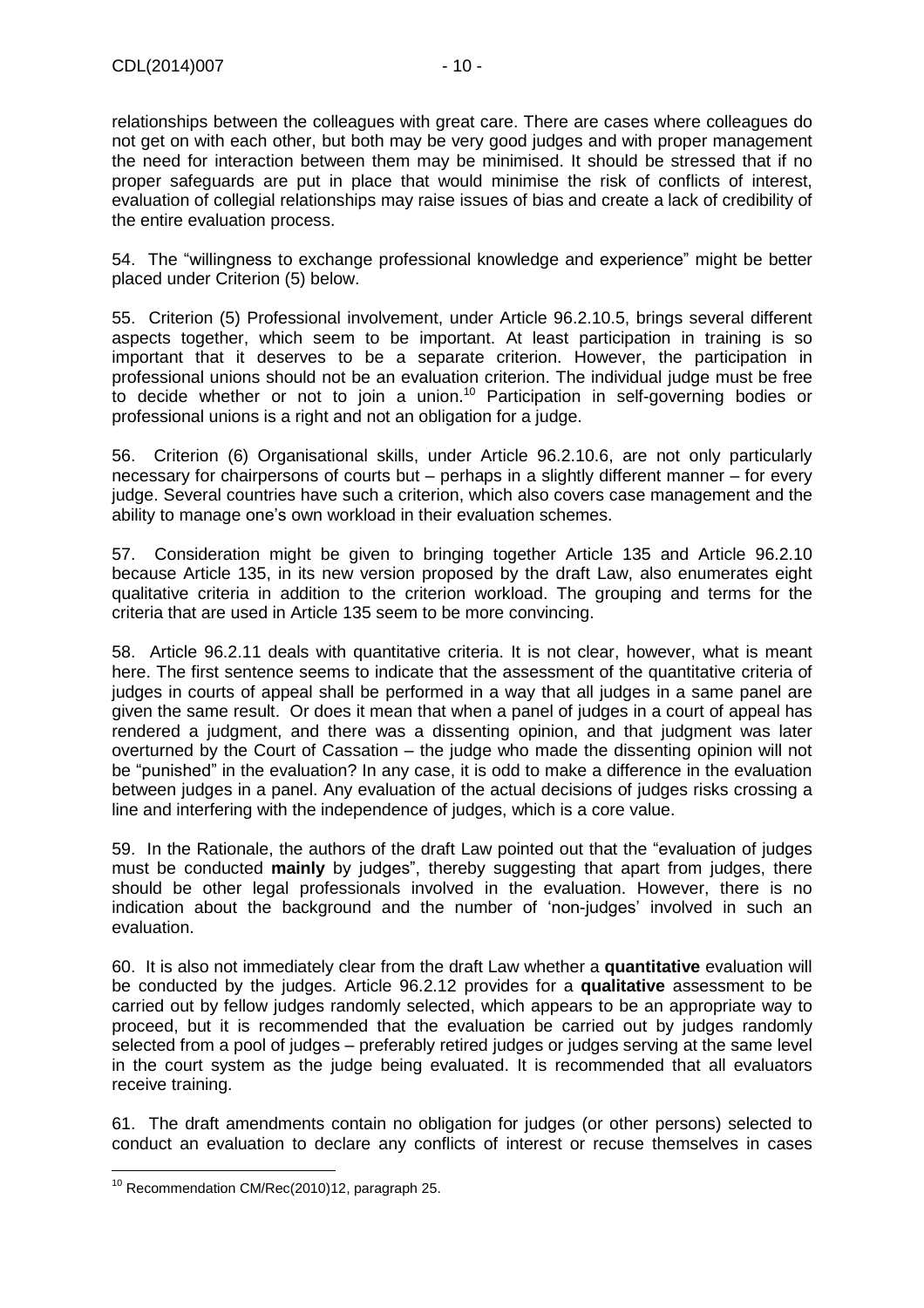where the evaluator considers that professional or personal relationships may affect the evaluation or where there are circumstances which might influence his or her ability to fairly and reasonably evaluate the performance of a judge.

62. **The draft Law also lacks a mechanism for the disqualification of an evaluator at a later stage who fails to recuse him or herself or to report a conflict of interest**. Evaluators should also be under the obligation to report any form of communication that attempts to influence the evaluation process by improper means (including, but not limited to, undue pressure, duress, or coercion).

63. The draft Law should also contain requirements for the recusal or a declaration of conflict of interest where the judge is given the task of evaluating a colleague within the same court or of the same Bench.

64. In order to ensure the credibility of the evaluation process as well as the integrity of the work, evaluators should be obliged - under the law - to keep the results of the evaluation confidential.

65. It is also not clear whether or in what circumstances judges may refuse to carry out an evaluation assignment.

66. Article 96.2.12 goes on to suggest two possible options. Option 1 provides for the assessment by prosecutors and advocates appearing in court and Option 2 provides for the prohibition on prosecutors and advocates taking part in the assessment.

67. Although each option exists in some countries, the evaluation of judges with the involvement of prosecutors and advocates is a very sensitive issue.<sup>11</sup> Of course, both prosecutors and advocates are well placed to know a judge's strengths and weaknesses. However, they are not disinterested observers. There is a risk that a judge may tailor his or her relations with particular prosecutors or advocates to secure a more favourable assessment or may be perceived as doing so. Furthermore, there is a particular risk in involving prosecutors in assessments of judges in legal cultures where historically the prosecutors dominated the judiciary. However, these considerations would not have the same force if retired advocates or prosecutors were to be used as assessors.

68. The risks of compromising the judge's independence outweigh the benefit of the prosecutor's and the advocate's potential knowledge and expertise as assessors. Option 1 should therefore not be adopted and Option 2 is the preferable approach.

69. However, the use of serving judges to evaluate their colleagues has the potential of causing some difficulties. It could lead to bad personal relationships between colleagues and has the potential to further undermine the morale of the judiciary. Alternatively, where judges receive favourable evaluations this could give rise to allegations of cronyism. There is a danger that such a system could lack credibility.

70. In general, establishing a mixed team of evaluators, inviting legal professionals from outside the current judicial system may be the least bad option. It is essential to establish an evaluation team with a balanced composition. This will avoid cronyism and the perception of self-protection. In addition, the evaluation must be conducted in a transparent manner and impartially.

 $\overline{a}$ 

<sup>&</sup>lt;sup>11</sup> See Opinion on the draft Law on the amendments to the Constitution, strengthening the Independence of Judges and on the changes to the Constitution proposed by the Constitutional Assembly of Ukraine (CDL-AD(2013)014), paragraph 39.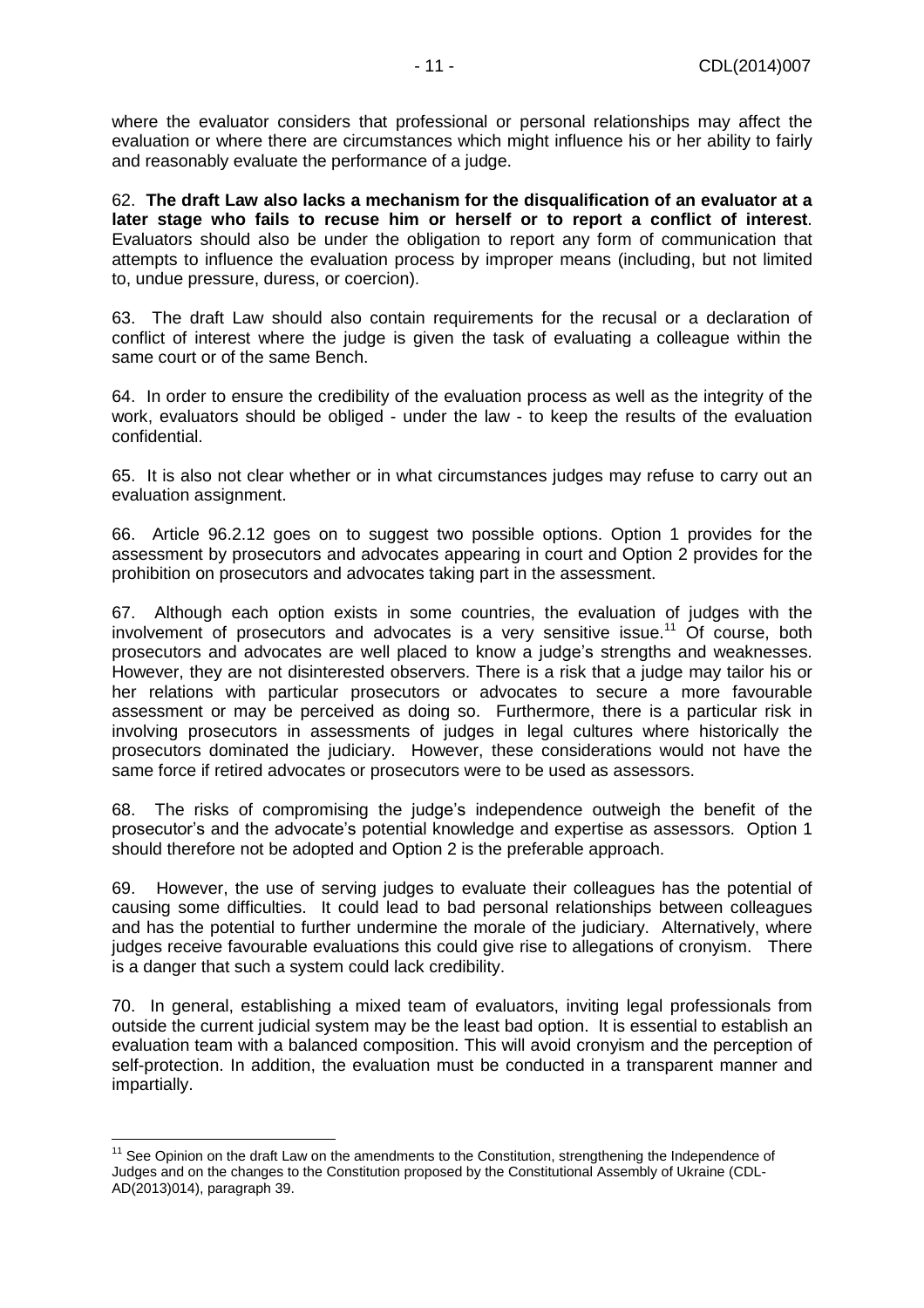72. Article 96.2.14 states that "data on at least five court sessions" must be taken into account. This is to be welcomed and this method could be broadened to include the number of hearings and/or case and/or a certain number of decisions on remedies. This work should, however, be carried out by – preferably a retired judge or a judge serving at the same level in the court system as the judge being evaluated.

73. In Article 96.2.15-17 reference should be made to Part 12, not Part 11.

74. Under Article 96.2.16, the Council of Judges is to prescribe the format of questionnaires and self-evaluation reports. Here, the Council will need the assistance of experts, experienced judges and the participation of the Association of Judges in order for these questionnaires and reports to be accepted.

75. Article 96.2.17 provides for the identity of assessors to be kept confidential. Since this rule is not to be applied in cases where the results of an evaluation are appealed against, it is difficult to see what the point of it is. In any event, any system of evaluation should be transparent. The identity of the evaluator may be highly relevant since the person concerned may be biased against the judge. In addition, the Rationale on page 47 (cf. p. 32) states that "Randomly selected judges shall randomly attend court sittings of their fellow judges." Is this approach still kept? If so, this should be explicitly stated here. However, the Venice Commission doubts that such a procedure is advisable.

76. Article 96.2.18 - A "brief justification" of grades given by evaluator's in the evaluation of a judge might not be sufficient. If objective elements to prove fairness are not available, a longer description and argumentation needs to be provided to explain why the evaluator graded the judge as he or she did. This will allow the judge to have a reasoned decision on the attribution of his or her grade that he or she may then challenge before the Council.

77. Article 96.2.19 – the proposed rating scheme to be assigned to judges is not recommended because it creates more problems than it solves. Although it looks precise, it is not. It is subjective - if the proposed questionnaire or experience judges are used – which is bound to influence the distribution of points. An evaluation does not need exact points. What is important is to know whether or not a judge fulfils all the criteria, where his or her strong points and weaknesses lie and how to improve his or her capacities. This can be done without assigning points. The "rough" evaluation foreseen in Article 96.3 for an overall result could also be applied to the 10 criteria and that would be sufficient.

78. According to Article 96.2.20, grades are allocated as follows: 60 % on quantitative criteria and of 40 % on qualitative criteria. This form of grading is not in line with what is mentioned in the Rationale on p. 31, citing the Kyiv Recommendation, where quantitative evaluation should not be the main element of the evaluation of the activities of a judge.<sup>12</sup> In addition, one would expect it to be the other way around: a greater attribution to the qualitative criteria than to the quantitative ones, because the former include the most important aptitudes that a judge should have, such as knowledge and personal skills.

79. Opinion No. 1 of CCJE sets out an example from Lithuania, in paragraph 27: "Statistical data have an important social role in understanding and improving the workings and efficiency of courts. But they are not the same as objective standards for evaluation, whether in respect of appointment to a new post or promotion or otherwise. Great caution is required in any use of statistics as an aid in this context." Although the Venice Commission does not

 $\overline{a}$ <sup>12</sup> Kyiv Recommendation, p. 27.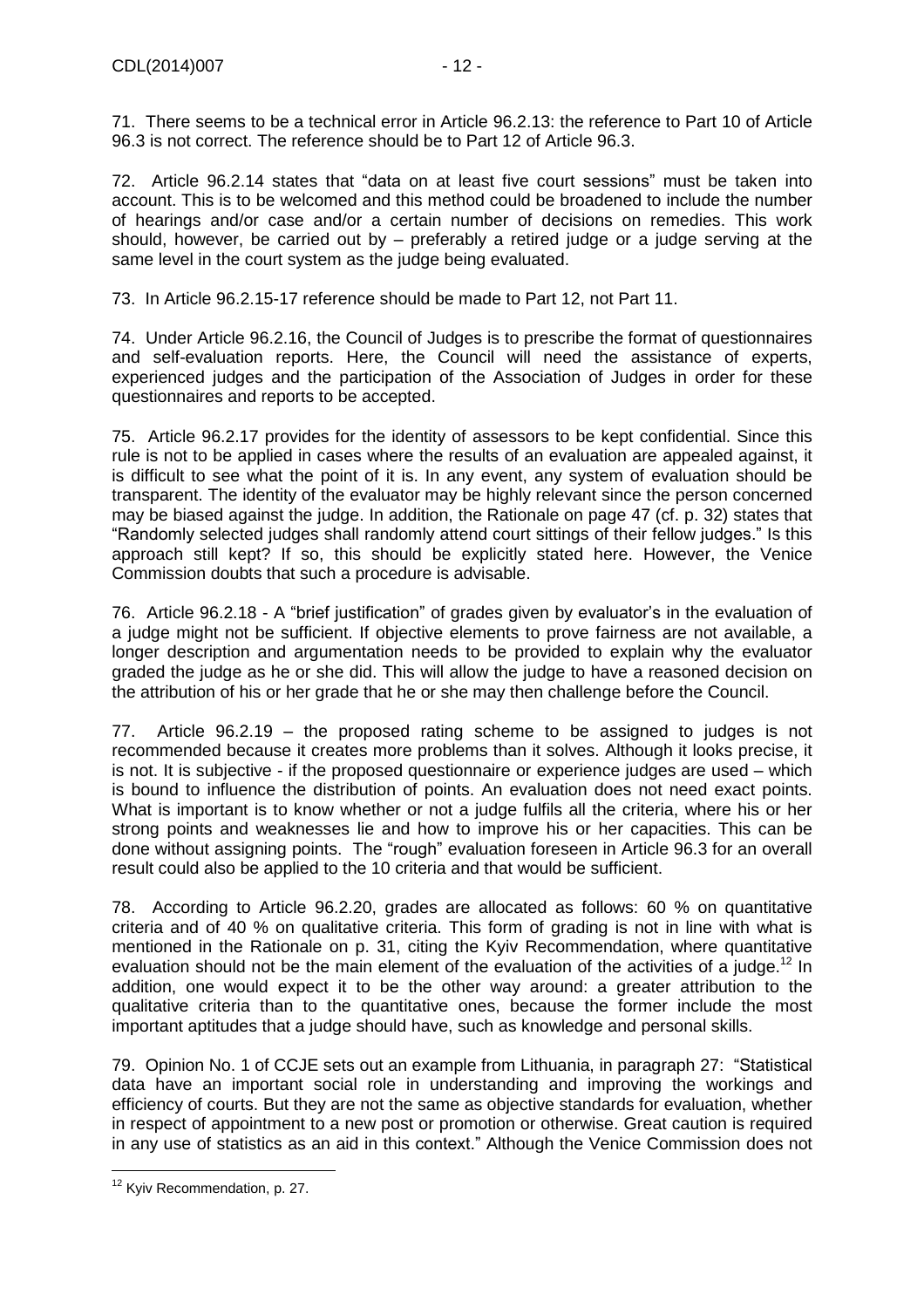share such a general distrust of well-designed statistics, it is however questionable whether so much emphasis should be placed on quantitative criteria. A 50%-50% compromise might be chosen, which would at least provide a simple and neutral signal. If judges are required to achieve a certain minimum standard under both quantitative and qualitative criteria, then the relative allocation of marks between the two would have less importance. In reality it is clear that there are some judges that are more skilled than efficient and *vice versa*, but we would all like to have judges that are both skilled and efficient.

#### *Article 96.3 Summarising the results of the evaluation of the activities of judges*

80. Article 96.3.1.2 refers to Article 154.1 of the current Judicial Code, which sets out that the Ethics 'Committee' discuss certain reports (communications) against judges, while other reports result in a request for disciplinary proceedings. Are all these communications received relevant in the evaluation process and, if so, how will these be taken into account? Should an "open" disciplinary case, not yet finally decided upon, have any relevance in the evaluation?

81. Article 96.3.3 provides that the Ethics and Disciplinary Commission is to prepare individual evaluation sheets for each judge setting out grades and providing reasons for each criterion. It is not clear what is meant by "grades" here – are these points given by the evaluator or does it summarise the grades for each criterion or is it the overall result?

82. Article 96.3.5 – the self-evaluation sheet prepared by the judge is crucial. The judge has two weeks to prepare it. This may be too short a period of time to check the evaluation sheet.

83. Article 96.3.5 should refer to parts 4 and 12 (not 11) of Article 96.2.

84. Article 96.3 provides for the evaluation of judges' activities by the Ethics and Disciplinary Commission of the Council of Judges with an appeal, under Article 96.3.9, to the Council which is to function as a court. It is not clear exactly what is meant by this – if it simply means that the Council is to apply the rules and safeguards which an administrative court would have to apply, it may be reasonable, but the fact is that the Council of Judges is not a court and cannot be a court. It is not clear whether this procedure is intended to exclude a reference to a court of law.

85. According to Chapter 13 of the Judicial Code, the members of the Council of Judges are composed of nine judges and four other persons (professors of law). Every year, a disciplinary committee consisting of three members (of which two are judges) is set up. Is it this committee that represents the Council and in its own capacity that acts as a court? Or will the Council of Judges in plenary sessions (without the committee members) serve as an appeal forum? If the Council of Judges is an organ that comprises all of Armenia's judges, it would probably be too large to act effectively as a court as set out in Article 96.3.9.

#### 86. On the whole, **it would be preferable simply to provide for an appeal to a court of law rather than a procedure involving the Council of Judges.**

87. Article 96.3.13 seems to introduce a choice between either an evaluation only on quantitative criteria or an evaluation on both quantitative and qualitative criteria. This seems to contradict the 60% – 40% provision in Article 96.2.20.

88. The aim of the evaluation process is set out in Article 96.1.2 (above). One of them is "to serve as a basis for selection of best candidates when compiling promotion lists of judges". There is, however, no need and no justification for establishing an on-going ranking of all judges. This could lead to an improper competition between judges, which could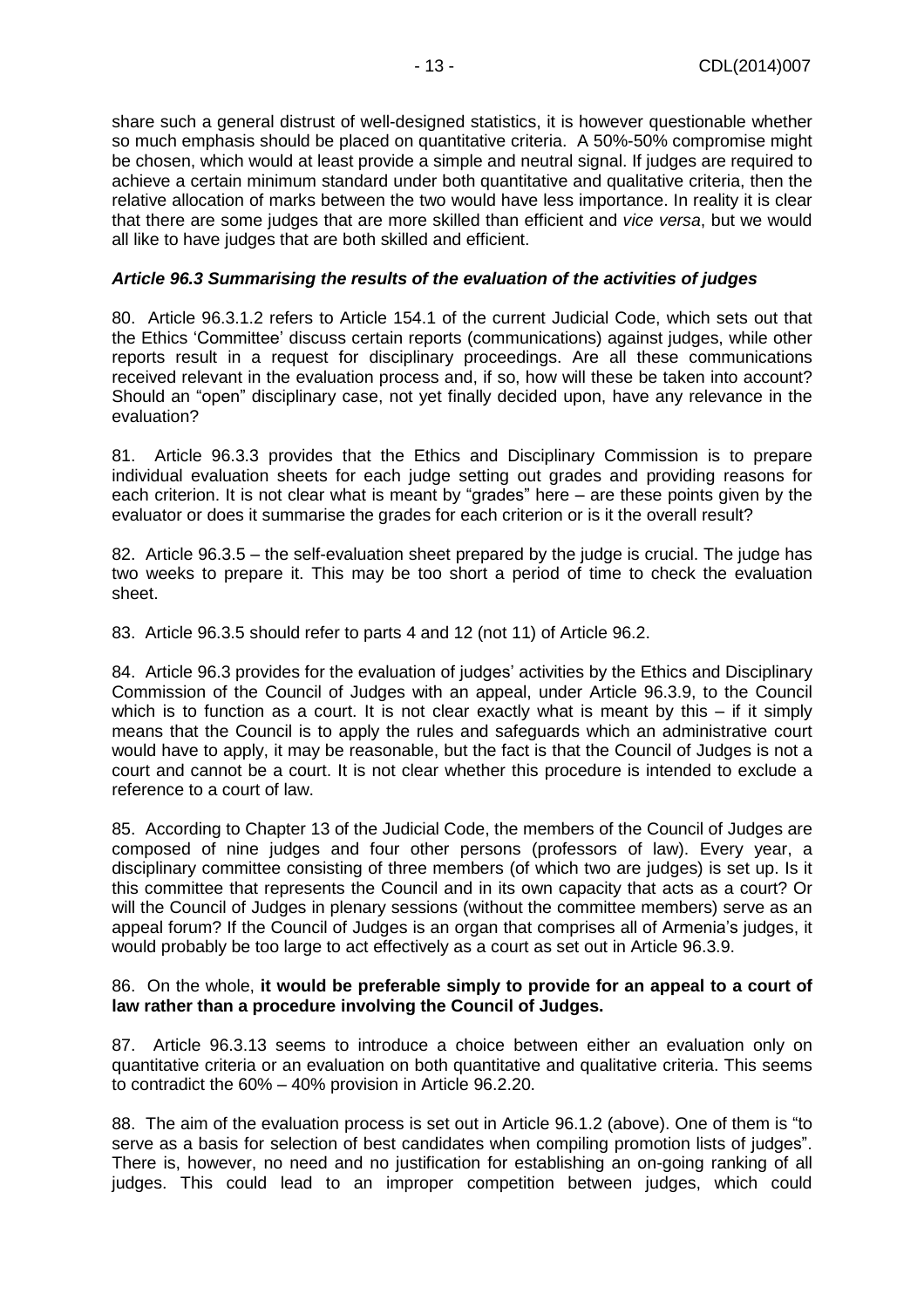compromise the judges' decisions. It might be sufficient to rank those judges that have applied for a promotion. In addition, the annual evaluation (only quantitative criteria) will be applied here, which is questionable.

89. The purpose of compiling a list, under Article 96.3.15, showing all the judges and their rankings with the detailed rating points assigned to each, is not clear. This list is to be sent to all judges, the Council of Justice and to the staff of the President of the Republic. The list is meant to be for internal use only. It seems quite unrealistic to have such a wide circulation of the list and expect it to remain confidential. If such a list were to be made public, it could have serious consequences for the administration of justice. How is a litigant expected to react if his or her case is assigned to a judge who has been ranked in the low group? There is no good reason for this information to be made available to the President of the Republic. No justification for this is provided under Article 96.3.16 and Article 96.3.18 (and the explanatory memorandum is silent on this point).

#### *Article 96.4 Implications of the evaluation of the activities of judges*

90. Article 96.4.1 combines certain implications with certain results of the evaluation. These are mandatory or recommended training; disciplinary sanctions; suspension of the right to be included in the promotion list or privileged possibility to be included in the promotion list.

91. According to Article 96.4.1 and Article 96.4.2, where a judge scores a low-grade, mandatory training is required and this is appropriate. But, it may not be necessary or appropriate for the Council of Judges to make an order for such training to take place. It should be sufficient that the judge in question be under an obligation to undergo the training in question within a specified period of time.

92. According to Article 96.4.3 and Article 96.4.4, where a judge scores a low grade on two or three successive evaluations, the matter is subject to a disciplinary complaint. Again, this point underlines the inappropriateness of the Ethics and Disciplinary Commission having a role in the matter. This problem would be avoided if a specialised independent Evaluation Commission dealt with the matter.

93. In addition, the benefits of application of the sanctions in case of low performance are highly questionable, especially taken in conjunction with Article 153, according to which judges may be subject to the disciplinary sanctions in case of "apparent and gross violation of a substantive norm in the process of administering justice", "apparent and gross violation of a procedural norm in the process of administering", etc. Article 153.2(10), (15) and (16) define as a gross violation a case of judge "(10) rendering a judicial act inconsistent with the principle of legal certainty; "(15) arriving at a decision on quashing the proceedings of a case in violation of the law"; "(16) other apparent or gross violations of substantive or procedural norms, which led to strict limitation of rights of persons guaranteed by respective legal acts or to deprivation of such rights and had an impact or could have had an impact on rendering a proper judicial act regarding the case". Article 153 being problematic of its own creates an additional danger when combined with Article 96.4.3 and Article 96.4.4.

94. Article 96.4.6 to Article 96.4.9 deal with the impact of assessments on promotions. The effect of these provisions is to virtually make promotions automatically follow the evaluation results. This is so because not only candidates with a low grade, but those who are graded average are excluded from promotions, whereas those who are graded excellent are given a preferential right over all other candidates. While it seems reasonable to take the evaluations into account, they should not be the sole determining factor in relation to promotions.

95. In addition, the possibility for the Council to deviate from the rule to include a judge who has been graded as excellent three times (paragraph 7) is surprising. The Council has to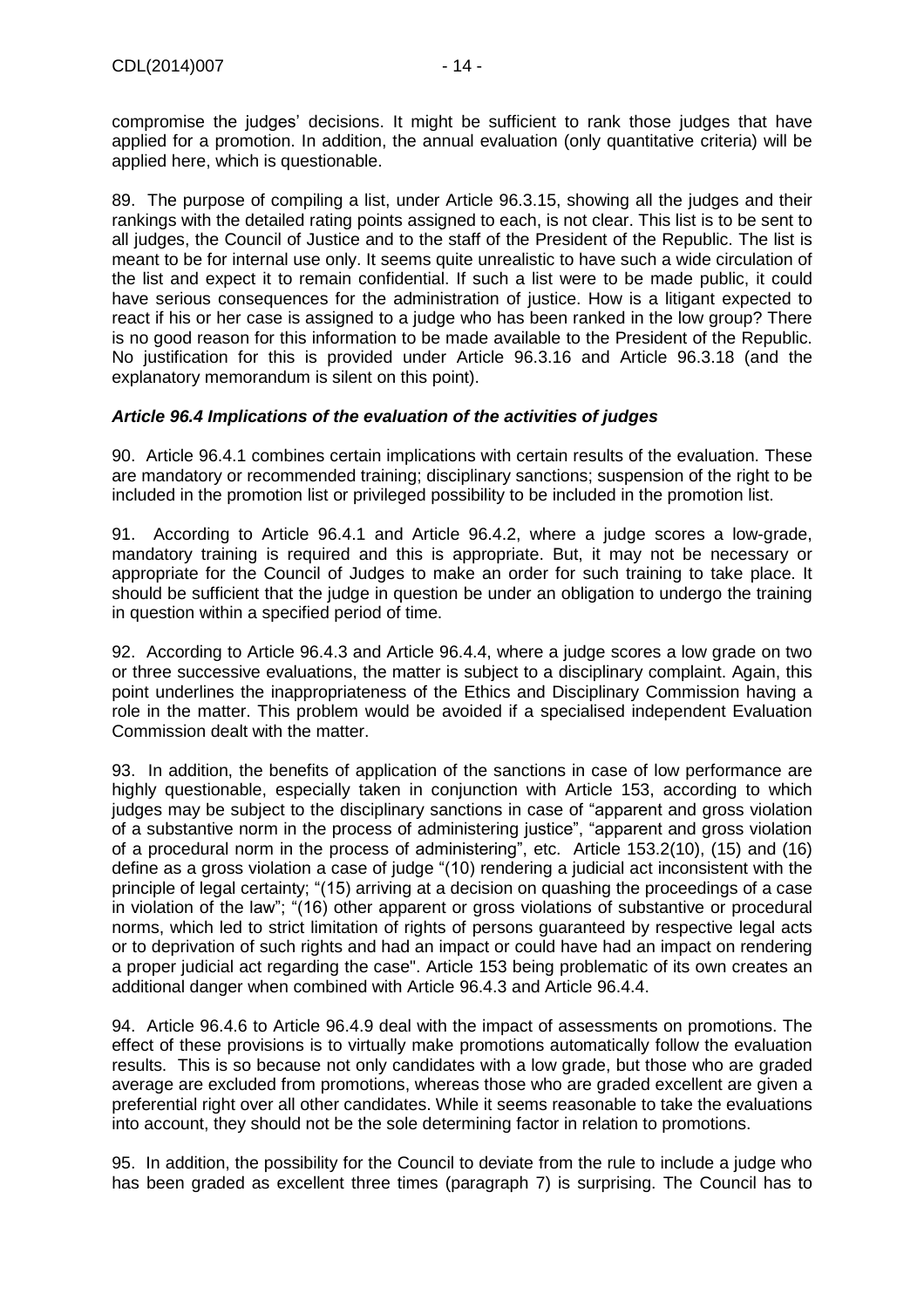provide "substantial arguments" to do so, but it is difficult to imagine what kind of argument could be provided to exclude such a judge.

96. On a technical note, Part 7 of Article 96.4 refers to Part 12 of the same Article, when it should refer to Paragraph 12 of Article 96.3. There is no Part 12 in Article 96.4. In addition, at the end of Paragraph 9, reference should be made to Part 7, not to Part 6.

#### <span id="page-14-0"></span>**B. Changes to procedures in the Judicial Code**

97. There are consequential amendments to Article 109 of the Code concerning procedures in the Council of Justice. These provide that sessions of the Council are to be held *in camera* with the exception of cases concerning subjecting a judge to disciplinary action (paragraph 2). It is recommended that sessions – as a general rule - be held in public and that they be held *in camera* only exceptionally, at the request of the judge. This would be more in line with Article 6 ECHR.

98. Another question arises, notably whether there is a right to appeal against the decisions of the Council of Judges. There seems to be no provision on that.<sup>1</sup>

99. Article 135 is to be amended to require members of the Council of Justice, when voting with ballots in regard to compiling promotion lists, to take into account the results of the evaluation, and in particular certain aspects of the evaluation. This Article is confusing. Firstly, it is not clear what is meant by taking the results into account. There seems to be not much of a choice in any case, since the promotion lists must exclude certain people and give preference to others. Secondly, why are some aspects of the evaluation included in this list and not others (those excluded are, among others, the ability to maintain self-control, having an impartial attitude towards participants in proceedings, appearing on time for court sessions, polite manners, participation in professional unions of judges), while at the same time reference is made to upholding the reputation of the court and observance of the judicial code of conduct, which are not in fact referred to in the evaluation criteria, at least not expressly.

100. Article 135.2 sets out that the overall results of at least the last two evaluations should be taken into account during the drawing up of promotion lists for judges. The provision refers to Part 8 of Article 96.3, but perhaps either Part 12 or 13 of Article 96.3 was meant to be quoted here.

#### <span id="page-14-1"></span>**C. Changes to disciplinary measures against judges in the Judicial Code**

#### <span id="page-14-2"></span>1) **In general**

101. The draft Law contains provisions amending Chapter 17 of the Judicial Code that deal with disciplinary liability. The Venice Commission and HRD have been given the full text of Chapter 17, for information only.

102. Disciplinary liability requires a disciplinary offence. A negative performance, which leads to a negative overall result of an evaluation, can also originate from other factors than a disciplinary offence. Therefore, the proposal that repeatedly low or negative overall evaluation results shall lead to the Ethics and Disciplinary Commission instigating disciplinary proceedings raises problems, because the reasons for a negative result could be other than a disciplinary offence. The draft Law does not differentiate between the implications of the evaluation and the overall results, it simply connects them. This leads to an undesirable mixture of disciplinary liability and evaluation.

 $\overline{a}$  $13$  See CDL-AD(2010)004 and CCJE Opinion No.3, paragraph 72.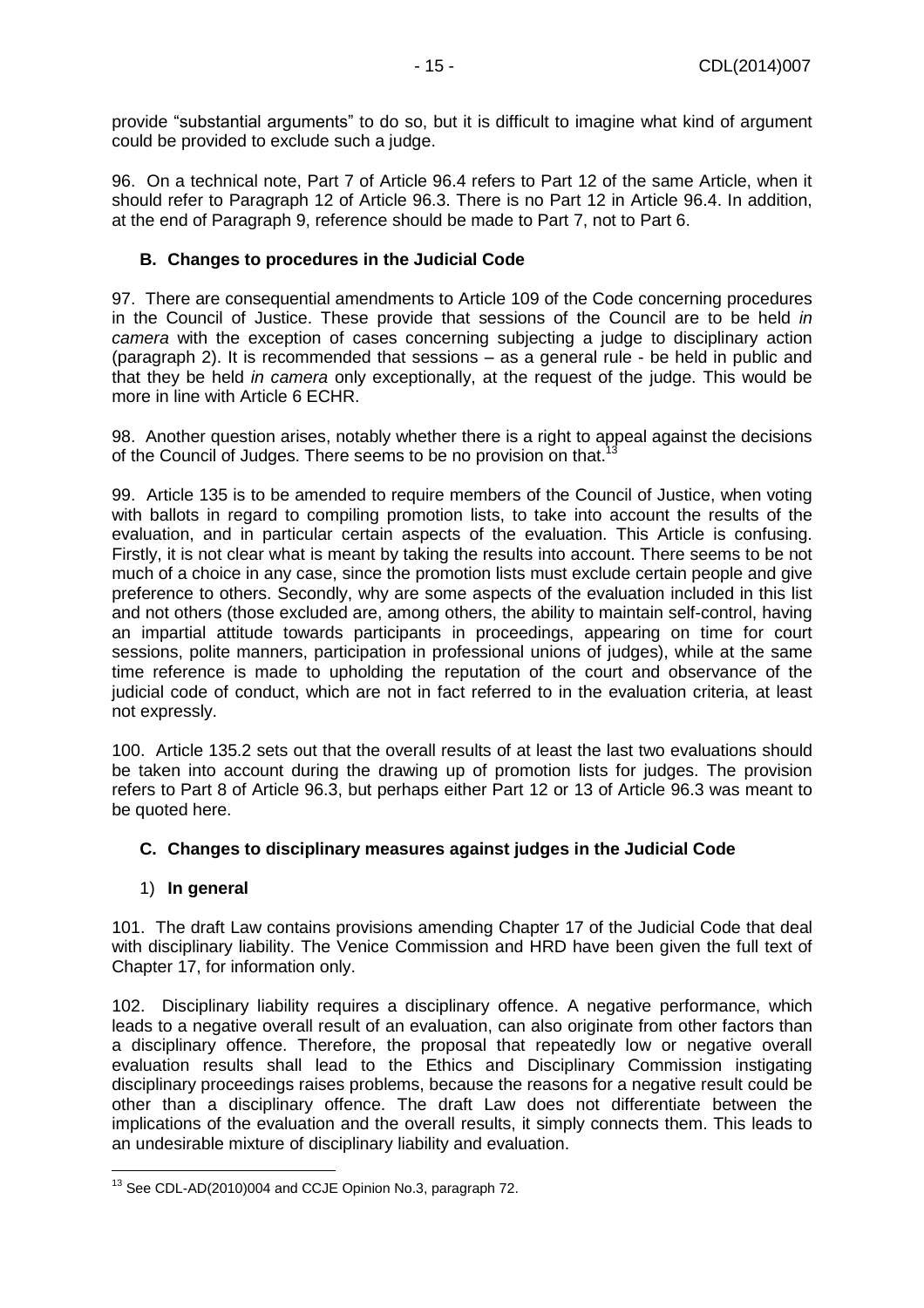103. However, a mechanism to exclude those judges that are unable to carry out their function in the judiciary is needed. In such a case there should be no punishment (e.g. cut in salary etc.) but only a motion for that judge's dismissal. This may need an amendment to Article 167 of the Judicial Code.

104. It should be noted that, in a number of respects, the currently existing procedures on disciplinary proceedings do not comply with European standards. In particular, it appears that the Disciplinary Commission can both initiate a complaint and make an initial decision on it subject to an appeal to the Council of Justice. The Council of Justice sits as a court in hearing the appeal (Article 158), but since it is not in fact a court of law it would appear that no appeal to a court of law against disciplinary decisions is provided for.

105. The draft Law provides a strong link between evaluation and disciplinary liability. However, detecting wrongdoing should not be the main task of an evaluation. It is therefore, once again, questionable whether it should be the same body – i.e. the Ethics and Disciplinary Commission - that should have jurisdiction for the evaluation and disciplinary procedures or whether it should not be a separate organ that should deal with them.

106. An additional argument to separate the two tasks is the composition of the Disciplinary Commission which, according to Article 106 of the Judicial Code, is composed of three members (two judges and one non-judge) for a term of one year only. Such a short period of time may be sufficient to deal with disciplinary issues, but not for an evaluation. This needs experience and there should be consistency and a regular evaluation over time. This might be considered for the new Ethics and Disciplinary Commission.

107. It is important that, in the end, a proper system be established, that is clearly set out by law, in which information about errors or misconduct of judges - including those discovered during an evaluation process - can be assessed, with discretion and that can be transferred to a disciplinary procedure, where this is appropriate.<sup>14</sup>

108. Finally, it should be underlined that not every shortcoming in a judge's performance is a disciplinary offence.

### <span id="page-15-0"></span>2) **Specific Articles**

#### *Article 153.1 Time frames for instigating proceedings with a view to subjecting to disciplinary action.*

109. This Article clarifies that the time limitation period starts with the entry into force of the respective decision. This is a positive step. Any interference with the proceedings before the court should be avoided.

110. The text of Article 153.1 starts with "1." but other paragraphs do not follow. In the end of paragraph 1 there is a provision (5) that refers to Article 153 (6). This is the old version of Article 153, whilst in the new version of Article 153 as amended by this draft Law, (6) no longer exists. It is therefore not clear whether the other points of Article 153.1 refer to new Article 153 or the old version.

### *Article 153.2 Apparent and gross violation of substantive and procedural norms*

 $\overline{a}$ <sup>14</sup> For more information on this, see Opinion on the Law on disciplinary responsibility and disciplinary prosecution of judges of common courts of Georgia (CDL-AD(2007)009), paragraphs 6-7.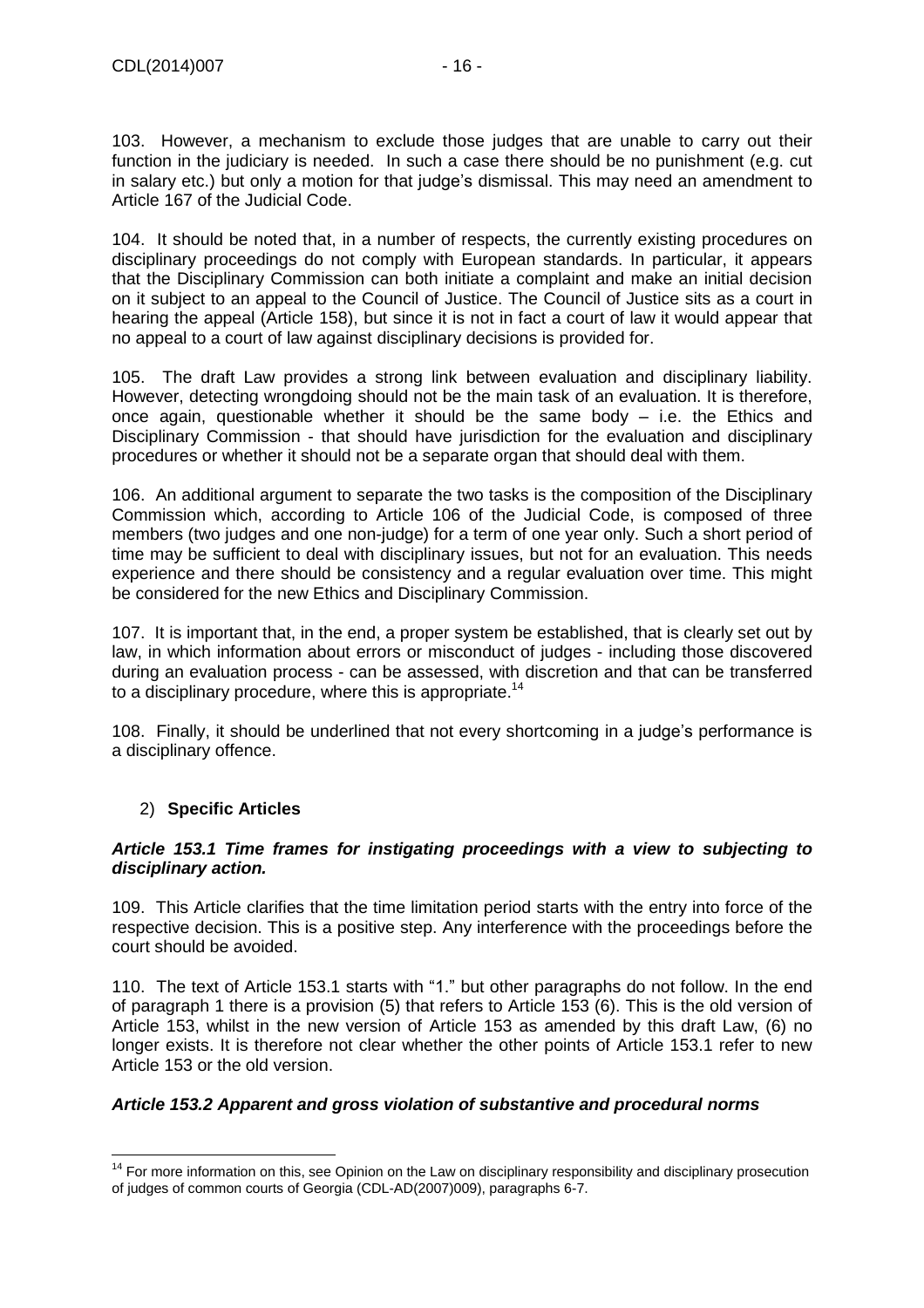111. Article 153.2 of the existing law on disciplinary liability provides for six bases for disciplinary liability. These are firstly, obvious and grave violations of substantive law norms, secondly, obvious and grave violations of procedural law norms, thirdly, regular or grave violations of work discipline, fourthly, regular or grave violations of the code of conduct, fifthly, failure to carry out certain duties under the Judicial Code, and sixthly, failure to notify the Ethics Committee of interferences with the course of justice. Here it may be noted that in a number of opinions, the Venice Commission has criticised the general penalisation of breaches of codes of ethics as too general and vague and insisted that much more precise provisions are needed where disciplinary liability is to be imposed (the Venice Commission has not seen the Code of Conduct/Ethics)<sup>15</sup>.

112. The draft Law would delete from this list the provision concerning work discipline which will now be dealt with under the new evaluation procedure. It will add, as a ground of disciplinary liability, failure to fulfil the duty of participating in mandatory training or to carry out duties set by the probation supervisor.

113. The draft Law proposes to define what is meant by an apparent and gross violation of substantive and procedural norms. The attempt to do this is welcome since the existing text is unclear in that it makes no attempt to clarify the scope of the provision. However, a number of reservations about the content of the definition proposed in the new Article 153.2 could be raised.

114. The draft Law defines an apparent violation as "such a violation of a substantive or procedural norm in the administration of justice, the existence of which cannot be questioned by any reasonable legal assumption or argument." This certainly sets the bar very high. However, it would still be preferable that most of these matters be dealt with by way of appeal or judicial review rather than treating them as the proper subjects of disciplinary proceedings.

115. The definition of "apparent and gross violation" in the heading of Article 153.2.1 is a good start for restricting this term. This could also be the place where the principle of proportionality could directly be expressed.<sup>16</sup> However, there is a need to restrict disciplining so that it does not include a well-reasoned interpretation of the law, even if it differs from previous case-law of higher instances.

116. Under Article 153.2.2(1) a one off application of a norm that is no longer in force already constitutes an "apparent and gross violation", which is too wide. Such errors should be settled in appeal and should not immediately constitute a disciplinary offence.

117. Under Article 153.2.2(2), even "subjecting a person to liability not provided for in law" could be interpreted in too wide a manner. A minor fault or error of this kind must not be regarded as gross. Such errors should be settled in appeal and should not immediately constitute a disciplinary offence.

118. Although the rationale behind Article 153.2.2(3-4) is clear: judges are not to apply provisions of the law that have been declared unconstitutional, the wording is too wide. The interpretation of a decision of the Constitutional Court may not always be obvious enough to justify disciplinary proceedings against a judge who did not misinterpret this reasoning in bad faith (the same may be true for European Court of Human Rights judgments).<sup>17</sup>

 $\overline{a}$ <sup>15</sup> See, notably, the Venice Commission's Opinion on draft Code on Judicial Ethics of the Republic of Tajikistan (CDL-AD(2013)035).

<sup>&</sup>lt;sup>16</sup> Opinion on the Law on disciplinary responsibility and disciplinary prosecution of judges of common courts of Georgia (CDL-AD(2007)009), paragraphs 4 and 16.

Roundtable Session II p. 9 and Opinion on the Law on disciplinary responsibility and disciplinary prosecution of judges of common courts of Georgia (CDL-AD(2007)009), p.3.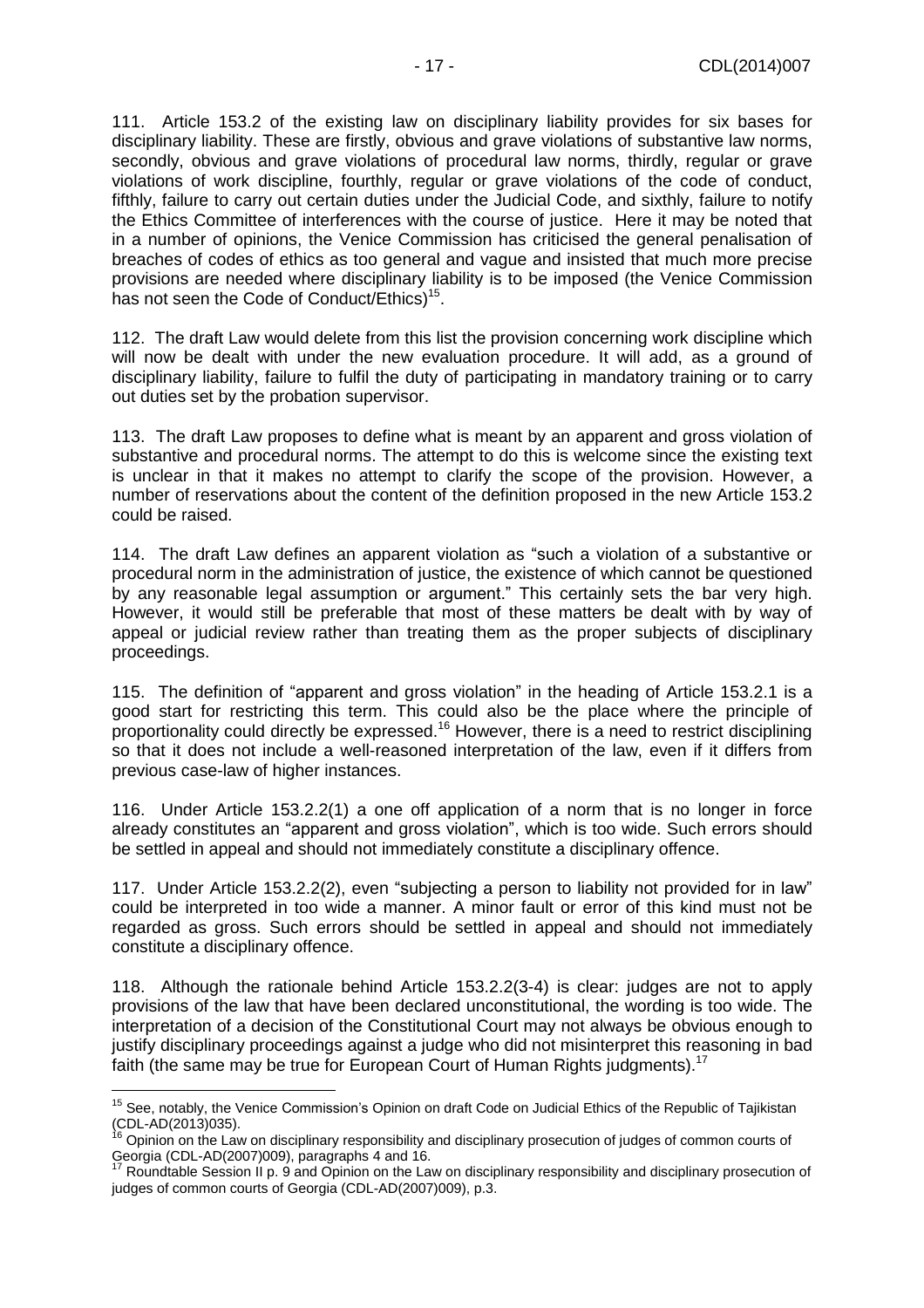$\overline{a}$ 

119. The provisions in Article 153.2.2(5-10) seem problematic as they are open to various interpretations; they lack clarity and precision, which is important when applying disciplinary sanctions. For instance, issues related to the separation of powers, defining the scope of the powers of local-self-governments, or even the retroactive application of the law may be associated with decisions made or to be made by a judge in relation to complicated or even controversial legal issues.

120. Further points in Article 153.2 are not specific enough. Maybe this problem could be tackled with a change in the heading of Article 5 of the draft Law (amending Article 153.2.2 of the Code) as follows: "Within the meaning of this chapter measures or omissions of the following kind may be regarded as so serious and flagrant that they constitute a gross violation of substantive or procedural norms".

121. A violation of the code of conduct, as provided in Article 153.2.3, should not be a ground for disciplinary action on its own. Disciplinary action should be taken on the basis of specific disciplinary offences.

122. The grounds for disciplinary actions such as "decision on quashing the proceedings of a case in violation of the law" (Article 153.2), is open to interpretation and potentially to wide application and therefore "a distinction would have to be made between incorrect interpretation of the law based on the judge's belief on the one hand and violation of the law on the other."<sup>18</sup>

123. The Venice Commission's Joint Opinion with the OSCE on the Constitutional Law on the Judicial System and Status of Judges of Kazakhstan also recommends that "disciplinary proceedings should deal with gross and inexcusable professional misconduct, but should never extend to differences in legal interpretation of the law or judicial mistakes."<sup>19</sup>

124. In its Opinion on the Law on Disciplinary Responsibility and Disciplinary Prosecution of Judges of Common Courts, the Venice Commission recommended that "… grounds on which a judge may face disciplinary responsibility centre exclusively on a judge's conduct whilst discussing a case and when handing down a verdict or ruling. They therefore apply to the judicial process itself, to the judge's interpretation of the law while considering a case and to the very essence of a judge's function i.e. independent adjudication. It encroaches on the extremely delicate sphere of judges' independent decision making in accordance with constitution and law*"*. 20

125. Article 155.5.7 of the existing Code, which will not be amended, also seems to be problematic as it allows disciplinary proceedings in cases where a "judicial act issued by an international court acting with the participation of the Republic of Armenia, which establishes that a court of the Republic of Armenia violated human rights and fundamental freedoms set by a relevant international treaty to which the Republic of Armenian is a party…".

126. It seems, therefore, that many of what are defined as gross violations effectively seek to penalise the judge who makes a wrong decision. This is true of decisions contradicting decisions of the Constitutional Court or of the European Court of Human Rights, or imposing a disproportionate measure of liability. Some of the grounds are extremely vague – for

<sup>&</sup>lt;sup>18</sup> Opinion on the Law on Disciplinary Responsibility and Disciplinary Prosecution of Judges of Common Courts of Georgia, CDL-AD(2007)009, paragraph 21.

 $19$  Joint Opinion on the Constitutional Law on the Judicial System and Status of Judges of Kazakhstan, CDL-AD(2011)012.

 $^{20}$  Venice Commission Opinion on the law on disciplinary responsibility and disciplinary prosecution of judges of common courts of Georgia (CDL-AD(2007)009), adopted by the Venice Commission at its 70<sup>th</sup> Plenary Session (Venice, March 2007), paragraph 18.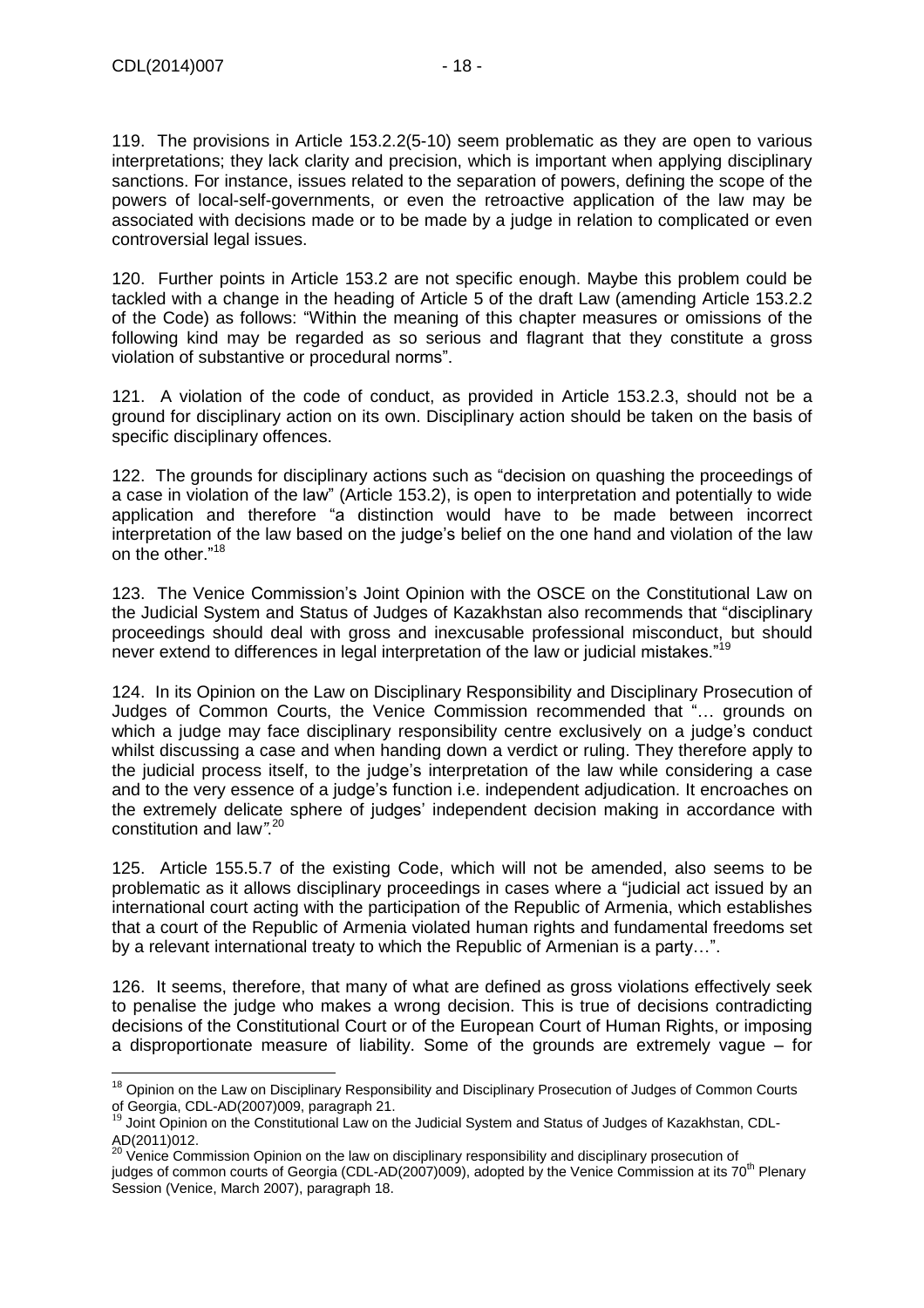example, rendering a judicial act in violation of the principle of separation and balance of powers. And it is unclear what is meant by making it a subject of disciplinary responsibility to render a judicial act inconsistent with the principle of legal certainty. Does this mean that any decision inconsistent with previous case-law would be a subject of disciplinary responsibility? It is difficult to think of a more obvious interference with judicial independence. The wording "gross violation" of a substantive or procedural norm should be amended to exclude a well-reasoned interpretation of the law, even if it differs from previous case-law of higher instances.<sup>21</sup> However, virtually all of the matters referred to in the definition could perfectly well be dealt with by means of a functioning appellate system.

127. In conclusion, it should be repeated here that an evaluation system should not be seen as a tool for policing judges. Instead, it should be seen as a means of encouraging judges to improve their work. As stated by the Committee of Ministers in its recommendations "Regular evaluations of the performances of a judge are important instruments for the judge to improve his/her work and can also serve as a basis for promotion. It is important that the evaluation is primarily qualitative and focuses on the professional skills, personal competence and social competence of the judge. There should not be any evaluation on the basis of the content of the decisions and verdicts, and in particular, quantitative criteria such as the number of reversals and acquittals should be avoided as standard basis for evaluation".<sup>22</sup> The Venice Commission finds it all the more important that disciplinary actions are not applicable here.

### <span id="page-18-0"></span>**IV. Conclusions**

 $\overline{a}$ 

128. The Venice Commission and HRD were concerned to learn about the alleged existence of interference in the independence of the individual judge in Armenia coming from higher elements within the judiciary. This is not only disquieting, but the practice needs to be addressed and eliminated before a proper evaluation system can be established. In an evaluation system, such phenomena should be identified and reported. This is a compelling reason for establishing a proper evaluation of judges' conduct at every level in the country, including at the level of the Court of Cassation.

129. Although the introduction of an evaluation system for judges and the reform of the disciplinary system in Armenia are undoubtedly necessary, a number of fundamental issues concerning the meaning of the independence of the judiciary and notably that of the individual judge, need to be addressed.

130. It needs to be clearly stated that the independence of the judiciary includes the independence of the individual judge from all influences regardless of whether they emanate from within the judiciary or come from outside the judiciary. This means that each individual judge is independent in the exercise of his or her adjudicating functions. Superior courts should not address instructions to judges about the way they should decide individual cases with the exception of preliminary rulings or when deciding on legal remedies according to the law. In turn, lower-court judges should not seek instruction from higher-level court judges in their adjudicating functions.

131. The Venice Commission and HRD have made recommendations on a number of issues raised in the draft Law that the Armenian authorities are invited to address, in particular:

<sup>&</sup>lt;sup>21</sup> See Opinion on the Law on disciplinary responsibility and disciplinary prosecution of judges of common courts of Georgia (CDL-AD(2007)009), p. 3.

 $^{22}$  Joint Opinion on the Constitutional Law on the Judicial System and Status of Judges of Kazakhstan, paragraph 55, CDL-AD(2011)012.